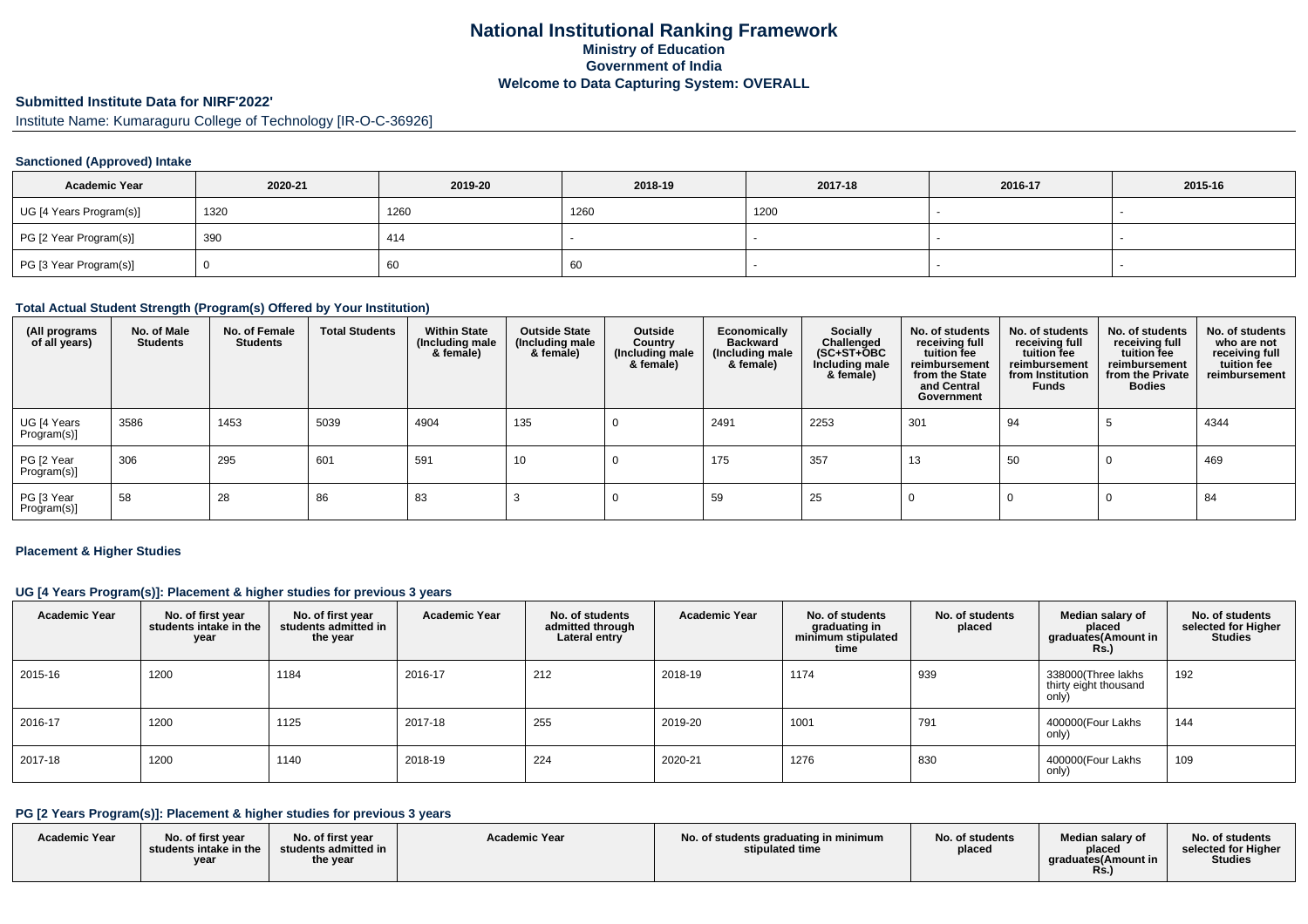| 2017-18 | 408 | 260 | 2018-19 | 252 | 179 | 400000(Four Lakhs<br>only) | 10 |
|---------|-----|-----|---------|-----|-----|----------------------------|----|
| 2018-19 | 414 | 312 | 2019-20 | 287 | 175 | 400000(Four Lakhs<br>only) |    |
| 2019-20 | 414 | 269 | 2020-21 | 251 | 201 | 400000(Four Lakhs)         |    |

# **PG [3 Years Program(s)]: Placement & higher studies for previous 3 years**

| <b>Academic Year</b> | No. of first year<br>students intake in the<br>year | No. of first vear<br>students admitted in<br>the year | <b>Academic Year</b> | No. of students<br>admitted through<br>Lateral entry | <b>Academic Year</b> | No. of students<br>graduating in<br>minimum stipulated<br>time | No. of students<br>placed | Median salary of<br>placed<br>graduates(Amount in<br><b>Rs.</b> ) | No. of students<br>selected for Higher<br><b>Studies</b> |
|----------------------|-----------------------------------------------------|-------------------------------------------------------|----------------------|------------------------------------------------------|----------------------|----------------------------------------------------------------|---------------------------|-------------------------------------------------------------------|----------------------------------------------------------|
| 2016-17              | 60                                                  | 44                                                    | 2017-18              | 27                                                   | 2018-19              | 62                                                             | 57                        | 338000(Three Lakhs<br>thirty eight thousand<br>only)              |                                                          |
| 2017-18              | 60                                                  | 24                                                    | 2018-19              | 48                                                   | 2019-20              | 59                                                             | 29                        | 350000(Three lakhs<br>fifty thousand)                             |                                                          |
| 2018-19              | 60                                                  | 23                                                    | 2019-20              | 41                                                   | 2020-21              | 63                                                             | 49                        | 290000(Two Lakhs<br>Ninety Thousand only)                         |                                                          |

# **Ph.D Student Details**

| Ph.D (Student pursuing doctoral program till 2020-21 Students admitted in the academic year 2020-21 should not be entered here.) |                                                                                                                                  |                                                            |                |  |  |  |  |
|----------------------------------------------------------------------------------------------------------------------------------|----------------------------------------------------------------------------------------------------------------------------------|------------------------------------------------------------|----------------|--|--|--|--|
|                                                                                                                                  |                                                                                                                                  | <b>Total Students</b>                                      |                |  |  |  |  |
| Full Time                                                                                                                        |                                                                                                                                  | 26                                                         |                |  |  |  |  |
| Part Time                                                                                                                        |                                                                                                                                  | 89                                                         |                |  |  |  |  |
|                                                                                                                                  |                                                                                                                                  | No. of Ph.D students graduated (including Integrated Ph.D) |                |  |  |  |  |
|                                                                                                                                  | 2020-21                                                                                                                          | 2019-20<br>2018-19                                         |                |  |  |  |  |
| Full Time                                                                                                                        |                                                                                                                                  |                                                            |                |  |  |  |  |
| Part Time                                                                                                                        |                                                                                                                                  | 17                                                         | 1 <sup>1</sup> |  |  |  |  |
|                                                                                                                                  | PG (Student pursuing MD/MS/DNB program till 2020-21 Students admitted in the academic year 2021 - 22 should not be entered here) |                                                            |                |  |  |  |  |
|                                                                                                                                  | Number of students pursuing PG (MD/MS/DNB) program                                                                               |                                                            | $\bf{0}$       |  |  |  |  |
|                                                                                                                                  | No. of students Graduating in PG (MD/MS/DNB) program                                                                             |                                                            |                |  |  |  |  |
| 2020-21<br>2019-20<br>2018-19                                                                                                    |                                                                                                                                  |                                                            |                |  |  |  |  |
|                                                                                                                                  |                                                                                                                                  | 0                                                          |                |  |  |  |  |

### **Online Education**

| <sup>1</sup> Does all programs/courses were completed on time.<br>Yes |  |
|-----------------------------------------------------------------------|--|
|-----------------------------------------------------------------------|--|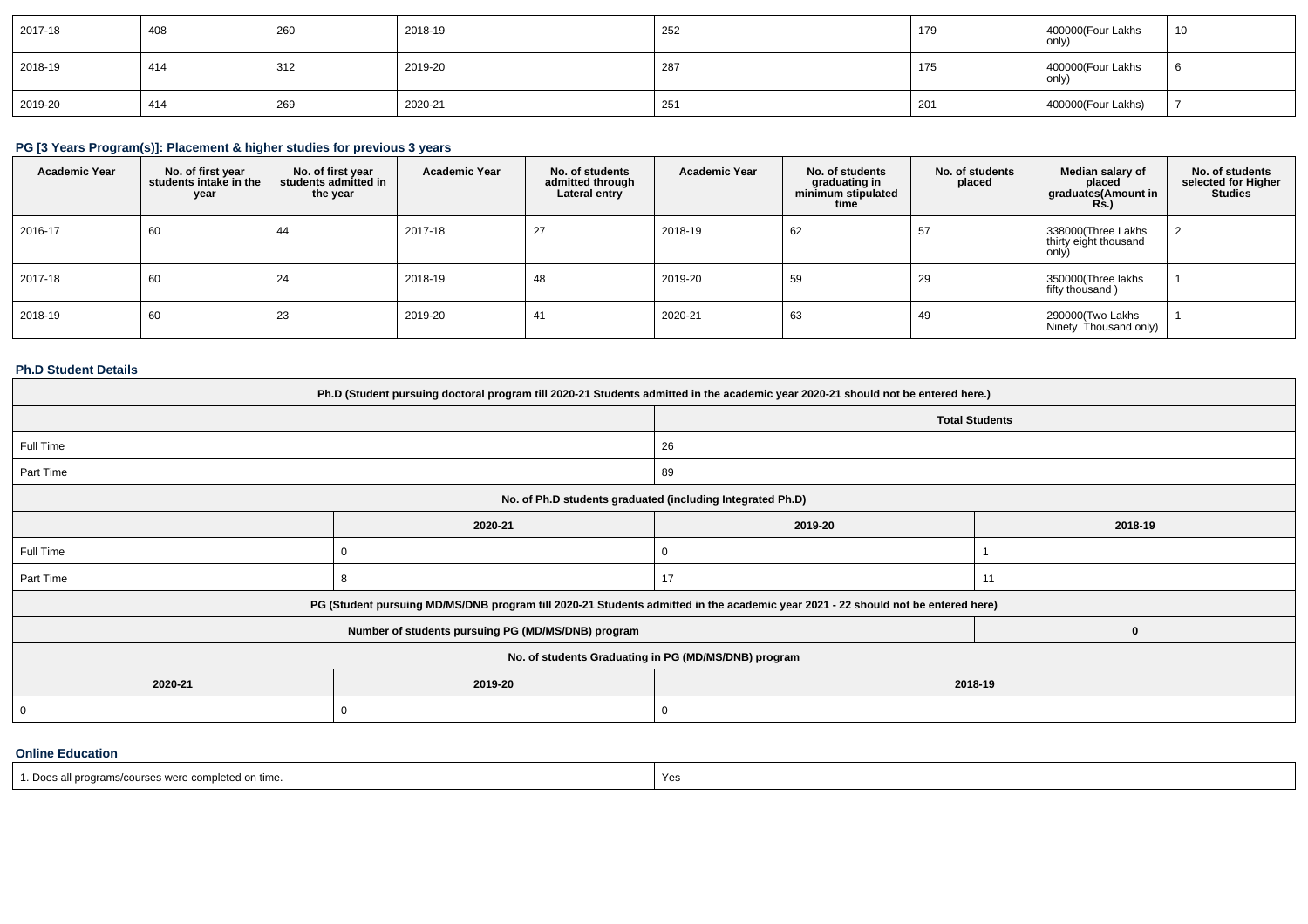| 2. Measures taken to complete the syllabus of courses and programs.<br>3. The period of delay in completion of syllabus (in months). |                                                                                       | KCT adopted to blended mode of teaching learning few years prior to the pandemic. Further to enhance the learning experience in the online mode, state-of-the-art educational technologies have been employed.<br><b>Project Germinate:</b><br>Project Germinate, a task force was constituted to create a framework for delivering online classes. On studying the best practices on online education in leading institutions across the globe, a framework called - Kumarag<br>devised – focusing on mode of delivering online classes – semester schedules, lesson plan quides, class sizes, continuous<br>assessment modalities, guidelines to engage students via active learning, pedagogical shifts- flipped learning and learner centric<br>education.<br>Kumaraguru Online Education (KOED):<br>All classes were conducted in Flipped blended mode, i.e., recorded video lecture were sent to students via the LMS (MS Teams) and students watch the video at the time of their choice before attending the live synchronous c<br>the faculty summarizes the contents of the video, clears their doubts and handled deeper concepts of the content. Thus, through a<br>twin mode - Synchronous and Asynchronous, KOED lowered the need for students to be online for extended periods of time.<br>Learner-Centric education & Course Design:<br>KOED customized lesson planning using the Backward design process, a lesson planning process for online courses leading to<br>learner-centric mode.<br>Active Learning & Peer learning:<br>KOED framework emphasized active learning components in each live classes to ensure quality learning. Also, peer to peer<br>learning was incorporated to interact via the LMS and video conferencing tools which simulated in-person classroom interactions.<br>Semester structure:<br>The semester was divided into cycles of 5-week duration. In each cycle, students take a maximum of 3 courses and labs which<br>enabled a focused learning.<br>Assessments:<br>KOED employed a combination of frequent but low stakes assessments, combined with rich variety of activities as assignment<br>components, lowering the exam stress, but increasing student involvement.<br>Formative assessment components used:<br>.Sync Tests - MCQ types during live classes<br>•Async Tests - Post Asynchronous video quizzes.<br>•Weekly Quizzes - a quiz that tested a module of learning<br>•Assignments (Individual & peer) based<br>In addition, the summative assessment component included the Assignment components for a set of related modules (unit) as<br>well as the Continuous Assessment End Test (CAET) at the end of the course (all units together).<br>The quiz weightages mirrored the quidelines provided in the Academic regulations, thereby the basic structure of the assessments<br>and resultant grades are not altered. A separate End Semester Exam was conducted online via AI proctored mode for all theory<br>and select lab courses.<br>Audits & Feedback:<br>Peer evaluation and audits of Synchronous and Asynchronous classes were carried out to give peer feedback. Student feedback<br>was also elicited via Course committee meetings as well as synchronous classes. All feedback were<br>to address the issues, if any. In each class, Student leads were chosen by students to represent the class and also to interact with<br>the teacher which ensured seamless communication between students and teachers.<br>0 |                                                |  |
|--------------------------------------------------------------------------------------------------------------------------------------|---------------------------------------------------------------------------------------|--------------------------------------------------------------------------------------------------------------------------------------------------------------------------------------------------------------------------------------------------------------------------------------------------------------------------------------------------------------------------------------------------------------------------------------------------------------------------------------------------------------------------------------------------------------------------------------------------------------------------------------------------------------------------------------------------------------------------------------------------------------------------------------------------------------------------------------------------------------------------------------------------------------------------------------------------------------------------------------------------------------------------------------------------------------------------------------------------------------------------------------------------------------------------------------------------------------------------------------------------------------------------------------------------------------------------------------------------------------------------------------------------------------------------------------------------------------------------------------------------------------------------------------------------------------------------------------------------------------------------------------------------------------------------------------------------------------------------------------------------------------------------------------------------------------------------------------------------------------------------------------------------------------------------------------------------------------------------------------------------------------------------------------------------------------------------------------------------------------------------------------------------------------------------------------------------------------------------------------------------------------------------------------------------------------------------------------------------------------------------------------------------------------------------------------------------------------------------------------------------------------------------------------------------------------------------------------------------------------------------------------------------------------------------------------------------------------------------------------------------------------------------------------------------------------------------------------------------------------------------------------------------------------------------------------------------------------------------------------------------------------------------------------------------------------------------------------------------------------------------------------------------------------------------------------------------------------------------------------------------------------------------------------------------------------------------------------------------------------------------------------------------------------------------------------------------------------------------------------------------------------|------------------------------------------------|--|
| 4. The period of delay in conducting exams (in months).                                                                              |                                                                                       | $\Omega$                                                                                                                                                                                                                                                                                                                                                                                                                                                                                                                                                                                                                                                                                                                                                                                                                                                                                                                                                                                                                                                                                                                                                                                                                                                                                                                                                                                                                                                                                                                                                                                                                                                                                                                                                                                                                                                                                                                                                                                                                                                                                                                                                                                                                                                                                                                                                                                                                                                                                                                                                                                                                                                                                                                                                                                                                                                                                                                                                                                                                                                                                                                                                                                                                                                                                                                                                                                                                                                                                                     |                                                |  |
| <b>Portal Name</b>                                                                                                                   | No. of students offered online courses which have credit<br>transferred to transcript | Total no, of online courses which have credit transferred<br>to the transcript                                                                                                                                                                                                                                                                                                                                                                                                                                                                                                                                                                                                                                                                                                                                                                                                                                                                                                                                                                                                                                                                                                                                                                                                                                                                                                                                                                                                                                                                                                                                                                                                                                                                                                                                                                                                                                                                                                                                                                                                                                                                                                                                                                                                                                                                                                                                                                                                                                                                                                                                                                                                                                                                                                                                                                                                                                                                                                                                                                                                                                                                                                                                                                                                                                                                                                                                                                                                                               | Total no. of credits transferred to transcript |  |
| Swayam                                                                                                                               | 8                                                                                     |                                                                                                                                                                                                                                                                                                                                                                                                                                                                                                                                                                                                                                                                                                                                                                                                                                                                                                                                                                                                                                                                                                                                                                                                                                                                                                                                                                                                                                                                                                                                                                                                                                                                                                                                                                                                                                                                                                                                                                                                                                                                                                                                                                                                                                                                                                                                                                                                                                                                                                                                                                                                                                                                                                                                                                                                                                                                                                                                                                                                                                                                                                                                                                                                                                                                                                                                                                                                                                                                                                              | 22                                             |  |
| <b>COURSERA</b>                                                                                                                      | 35                                                                                    | 35                                                                                                                                                                                                                                                                                                                                                                                                                                                                                                                                                                                                                                                                                                                                                                                                                                                                                                                                                                                                                                                                                                                                                                                                                                                                                                                                                                                                                                                                                                                                                                                                                                                                                                                                                                                                                                                                                                                                                                                                                                                                                                                                                                                                                                                                                                                                                                                                                                                                                                                                                                                                                                                                                                                                                                                                                                                                                                                                                                                                                                                                                                                                                                                                                                                                                                                                                                                                                                                                                                           |                                                |  |
| 5. No. of courses developed and available online on Swayam platform by your institution faculty                                      |                                                                                       | $\mathbf 0$                                                                                                                                                                                                                                                                                                                                                                                                                                                                                                                                                                                                                                                                                                                                                                                                                                                                                                                                                                                                                                                                                                                                                                                                                                                                                                                                                                                                                                                                                                                                                                                                                                                                                                                                                                                                                                                                                                                                                                                                                                                                                                                                                                                                                                                                                                                                                                                                                                                                                                                                                                                                                                                                                                                                                                                                                                                                                                                                                                                                                                                                                                                                                                                                                                                                                                                                                                                                                                                                                                  |                                                |  |

# **Financial Resources: Utilised Amount for the Capital expenditure for previous 3 years**

| <b>Academic Year</b>                                                                                 | 2020-21                                                                                      | 2019-20                                                                                  | 2018-19                                                                                       |  |  |  |  |
|------------------------------------------------------------------------------------------------------|----------------------------------------------------------------------------------------------|------------------------------------------------------------------------------------------|-----------------------------------------------------------------------------------------------|--|--|--|--|
|                                                                                                      | <b>Utilised Amount</b>                                                                       | <b>Utilised Amount</b>                                                                   | <b>Utilised Amount</b>                                                                        |  |  |  |  |
| Annual Capital Expenditure on Academic Activities and Resources (excluding expenditure on buildings) |                                                                                              |                                                                                          |                                                                                               |  |  |  |  |
| Library                                                                                              | 365937 (Three Lakhs Sixty five Thousand Nine Hundred and<br>Thirty seven only)               | 7516429 (Seventy five Lakhs Sixteen Thousand Four Hundred<br>and Twenty nine only)       | 1884943 (Eighteen Lakhs Eighty four Thousand Nine Hundred<br>and Forty three only)            |  |  |  |  |
| New Equipment for Laboratories                                                                       | 18235141 (One Crore Eighty two Lakhs Thirty five Thousand<br>One Hundred and Forty one only) | 40156739 (Four Crores One Lakh Fifty Six Thousand Seven<br>Hundred and Thirty nine only) | 101555520 (Ten Crores Fifteen Lakhs Fifty five Thousand Five<br>hundred and Twenty only)      |  |  |  |  |
| <b>Engineering Workshops</b>                                                                         | 8350437 (Eighty three Lakhs Fifty Thousand Four Hundred and<br>Thirty seven only)            | 28904296 (Two Crores Eighty Nine Lakhs Four Thousand Two<br>Hundred and Ninety six only) | 18323192 (One Crore Eighty three Lakhs Twenty Three Thousand One hundred and Ninety two only) |  |  |  |  |
| Other expenditure on creation of Capital Assets (excluding<br>expenditure on Land and Building)      | 565659 (Five Lakhs Sixty five Thousand Six Hundred and Fifty<br>Nine)                        | 3894346 (Thirty eight Lakhs Ninety four Thousand Three<br>Hundred and Forty six)         | 448519 (Four Lakhs Forty eight Thousand Five Hundred and<br>Nineteen only)                    |  |  |  |  |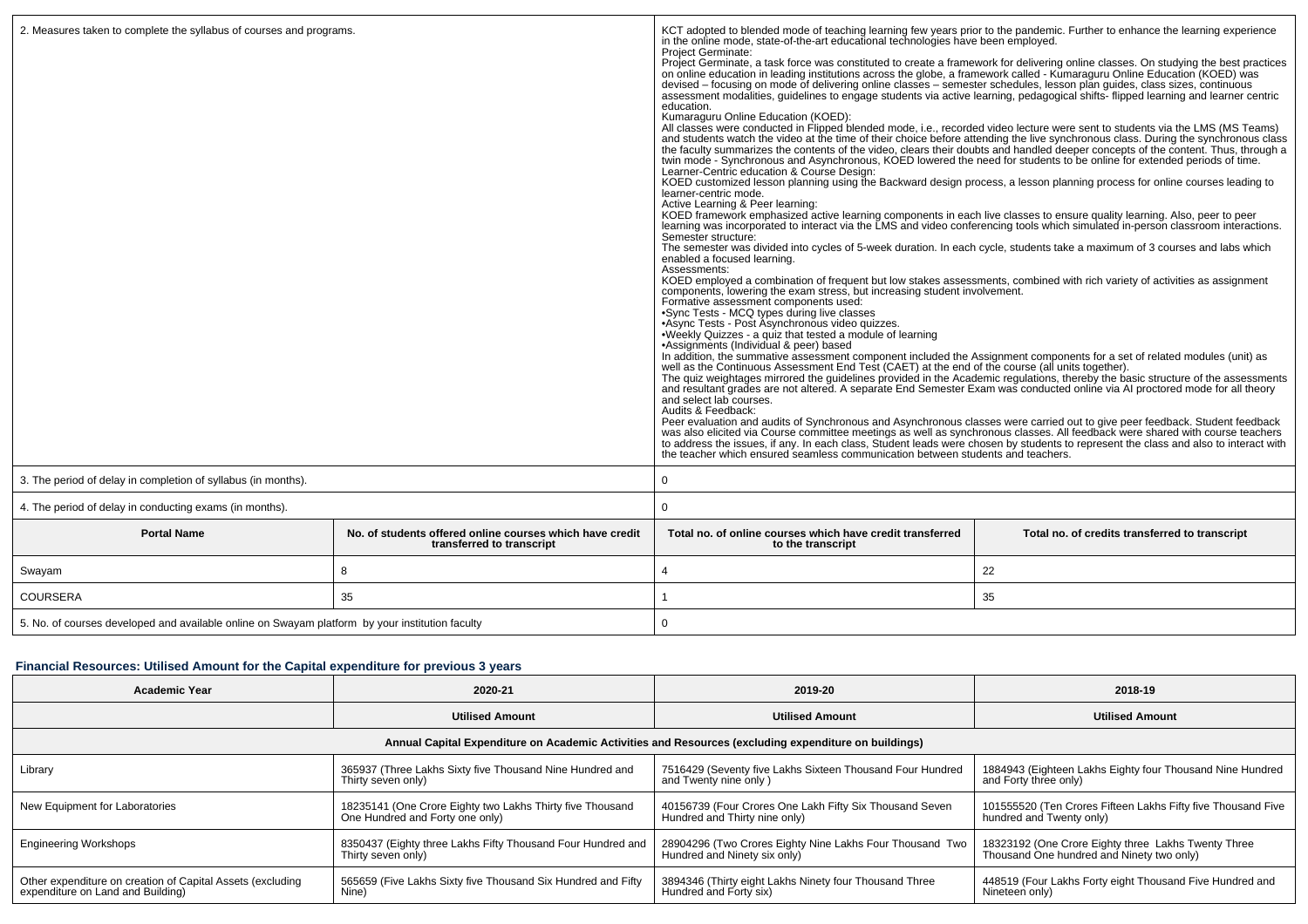#### **Financial Resources: Utilised Amount for the Operational expenditure for previous 3 years**

| <b>Academic Year</b>                                                                                                                                                                            | 2020-21                                                                                               | 2019-20                                                                                                     | 2018-19                                                                                              |  |  |  |
|-------------------------------------------------------------------------------------------------------------------------------------------------------------------------------------------------|-------------------------------------------------------------------------------------------------------|-------------------------------------------------------------------------------------------------------------|------------------------------------------------------------------------------------------------------|--|--|--|
|                                                                                                                                                                                                 | <b>Utilised Amount</b>                                                                                | <b>Utilised Amount</b>                                                                                      | <b>Utilised Amount</b>                                                                               |  |  |  |
| <b>Annual Operational Expenditure</b>                                                                                                                                                           |                                                                                                       |                                                                                                             |                                                                                                      |  |  |  |
| Salaries (Teaching and Non Teaching staff)                                                                                                                                                      | 354914268 (Thirty five Crores Forty nine Lakhs Fourteen<br>Thousand Two Hundred and Sixty eight only) | 373086507 (Thirty seven Crores Thirty Lakhs Eighty six<br>Thousand Five Hundred and Seven only)             | 378706509 (Thirty seven Crores Eighty seven Lakhs Six<br>Thousand Five Hundred and Nine only)        |  |  |  |
| Maintenance of Academic Infrastructure or consumables and<br>other running expenditures (excluding maintenance of hostels<br>and allied services, rent of the building, depreciation cost, etc) | 174851481 (Seventeen Crores Forty eight Lakhs Fifty one<br>Thousand Four Hundred and Eighty one only) | 269788364 (Twenty six Crores Ninety seven Lakhs Eighty<br>eight Thousand Three Hundred and Sixty four only) | 281366186 (Twenty eight Crores Thirteen Lakhs Sixty six<br>thousand One hundred and Eighty six only) |  |  |  |
| Seminars/Conferences/Workshops                                                                                                                                                                  | 3959834 (Thirty Nine Lakhs Fifty nine Thousand Eight Hundred<br>and Thirty four only)                 | 5969353 (Fifty nine Lakhs Sixty nine Thousand Three Hundred<br>and Fifty three only)                        | <sup>1</sup> 2671250 (Twenty six Lakhs Seventy one Thousand Two<br>Hundred and Fifty only)           |  |  |  |

# **IPR**

| Calendar year            | 2020 | 2019 | 2018 |
|--------------------------|------|------|------|
| No. of Patents Published |      |      |      |
| No. of Patents Granted   |      |      |      |

### **Sponsored Research Details**

| <b>Financial Year</b>                    | 2020-21                                                             | 2019-20                                                            | 2018-19                                                             |
|------------------------------------------|---------------------------------------------------------------------|--------------------------------------------------------------------|---------------------------------------------------------------------|
| Total no. of Sponsored Projects          |                                                                     | 31                                                                 | -29                                                                 |
| Total no. of Funding Agencies            |                                                                     | 28                                                                 |                                                                     |
| Total Amount Received (Amount in Rupees) | 40144101                                                            | 13057036                                                           | 9302945                                                             |
| Amount Received in Words                 | Four Crore One Lakh Forty four Thousand One Hundred and<br>one only | One crore Thirty Lakhs Fifty seven Thousand and Thirty six<br>only | Ninety three Lakhs Two Thousand Nine Hundred and Forty five<br>only |

# **Consultancy Project Details**

| <b>Financial Year</b>                    | 2020-21                                                     | 2019-20                                                                              | 2018-19                                                                                   |
|------------------------------------------|-------------------------------------------------------------|--------------------------------------------------------------------------------------|-------------------------------------------------------------------------------------------|
| Total no. of Consultancy Projects        | 613                                                         | 471                                                                                  | 494                                                                                       |
| Total no. of Client Organizations        | 227                                                         | 80                                                                                   | 253                                                                                       |
| Total Amount Received (Amount in Rupees) | 42426060                                                    | 54921532                                                                             | 39385929                                                                                  |
| Amount Received in Words                 | Four Crores Twenty four Lakhs Twenty six Thousand and Sixty | Five Crores Forty nine Lakhs Twenty one Thousand Five<br>Hundred and Thirty two only | Three Crores Ninety three Lakhs Eighty five Thousand Nine<br>Hundred and Twenty nine only |

# **Executive Development Program/Management Development Programs**

| <b>Financial Year</b>                                                           | 2020-21 | 2019-20 | 2018-19 |
|---------------------------------------------------------------------------------|---------|---------|---------|
| Total no. of Executive Development Programs/ Management<br>Development Programs |         |         |         |
| Total no. of Participants                                                       |         |         |         |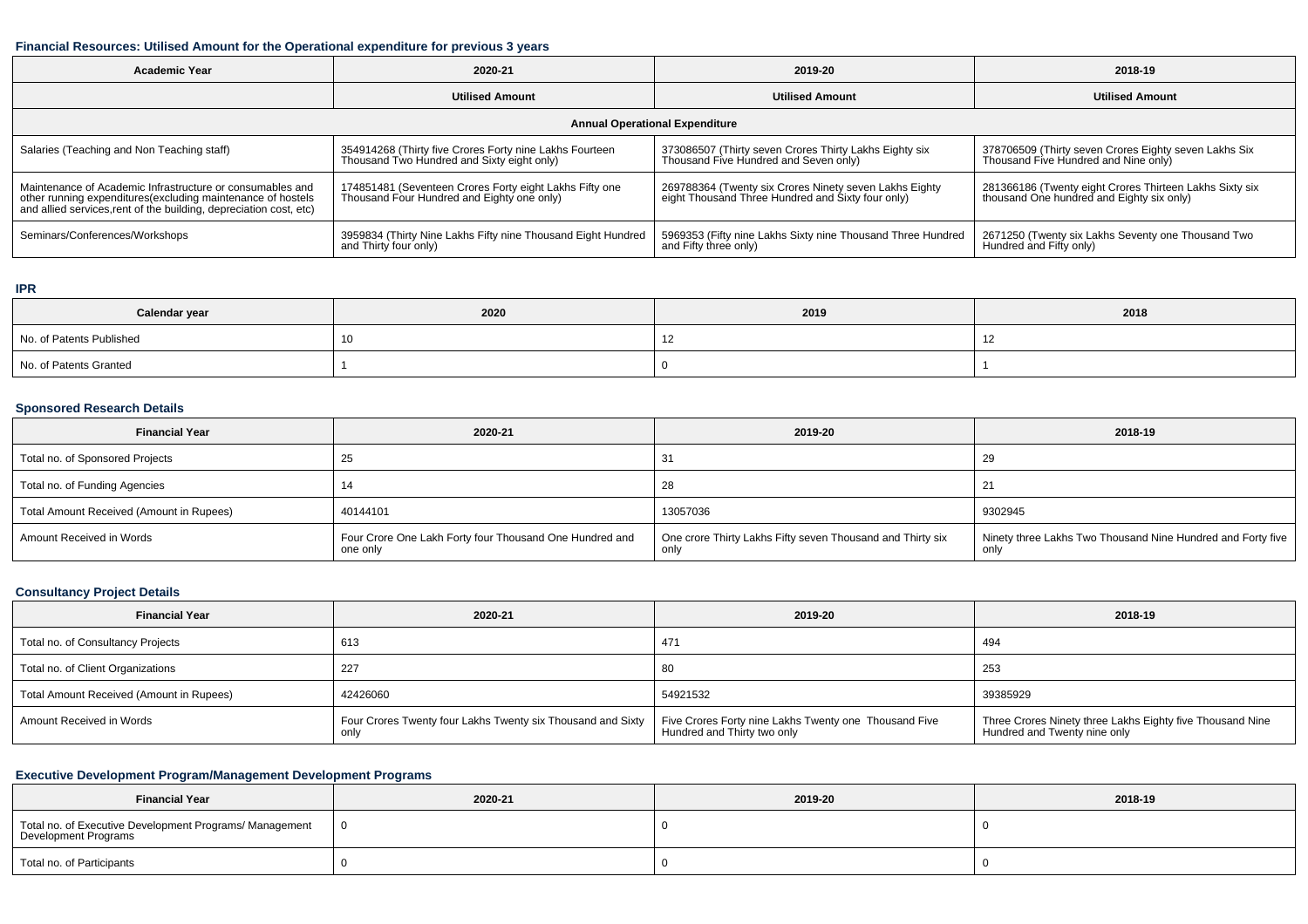| Total Annual Earnings (Amount in Rupees)(Excluding Lodging<br>& Boarding Charges) |      |      |      |  |
|-----------------------------------------------------------------------------------|------|------|------|--|
| Total Annual Earnings in Words                                                    | Zerc | Zero | Zerr |  |

### **PCS Facilities: Facilities of physically challenged students**

| 1. Do your institution buildings have Lifts/Ramps?                                                                                                         | Yes, more than 80% of the buildings |
|------------------------------------------------------------------------------------------------------------------------------------------------------------|-------------------------------------|
| 2. Do your institution have provision for walking aids, including wheelchairs and transportation from one building to another for<br>handicapped students? | Yes                                 |
| 3. Do your institution buildings have specially designed toilets for handicapped students?                                                                 | Yes, more than 80% of the buildings |

# **Accreditation**

#### **NBA Accreditation**

| 1. Does your institute have a valid NBA Accreditation? |                                                                                            | <b>YES</b>                    |                             |  |  |  |
|--------------------------------------------------------|--------------------------------------------------------------------------------------------|-------------------------------|-----------------------------|--|--|--|
|                                                        | Total number of programs (whose two batches have passed out) in the institution/department | Number of programs accredited |                             |  |  |  |
| 22                                                     |                                                                                            | 14                            |                             |  |  |  |
| Name of the accredited program                         | Valid from                                                                                 | Valid upto                    | <b>Accreditation Status</b> |  |  |  |
| <b>B.E. Civil Engineering</b>                          | 01-07-2019                                                                                 | 30-06-2022                    | Accredited for 3 years      |  |  |  |
| <b>B.E. Mechanical Engineering</b>                     | 01-07-2019                                                                                 | 30-06-2022                    | Accredited for 3 years      |  |  |  |
| B.E. Electrical and Electronics Engineering            | 01-07-2019                                                                                 | 30-06-2022                    | Accredited for 3 years      |  |  |  |
| B.E. Electronics and Communication Engineering         | 01-07-2019                                                                                 | 30-06-2022                    | Accredited for 3 years      |  |  |  |
| B.E. Computer Science and Engineering                  | 01-07-2019                                                                                 | 30-06-2022                    | Accredited for 3 years      |  |  |  |
| <b>B.Tech. Textile Technology</b>                      | 01-07-2019                                                                                 | 30-06-2022                    | Accredited for 3 years      |  |  |  |
| B.Tech. Information Technology                         | 01-07-2019                                                                                 | 30-06-2022                    | Accredited for 3 years      |  |  |  |
| <b>B.E. Mechatronics Engineering</b>                   | 01-07-2019                                                                                 | 30-06-2022                    | Accredited for 3 years      |  |  |  |
| B.Tech. BioTechnology                                  | 01-07-2019                                                                                 | 30-06-2022                    | Accredited for 3 years      |  |  |  |
| <b>B.Tech. Fashion Technology</b>                      | 01-07-2014                                                                                 | 30-06-2022                    | Accredited for 6 years      |  |  |  |
| B.E. Electronics and Instrumentation Engineering       | 01-07-2019                                                                                 | 30-06-2022                    | Accredited for 3 years      |  |  |  |
| <b>B.E. Aeronautical Engineering</b>                   | 01-07-2019                                                                                 | 30-06-2022                    | Accredited for 3 years      |  |  |  |
| M.B.A.                                                 | 01-07-2019                                                                                 | 30-06-2022                    | Accredited for 3 years      |  |  |  |
| M.Tech. BioTechnology                                  | 01-07-2019                                                                                 | 30-06-2022                    | Accredited for 3 years      |  |  |  |

#### **NAAC Accreditation**

| 1. Does your institute have a valid NAAC Accreditation? |            | <b>YES</b> |             |  |  |
|---------------------------------------------------------|------------|------------|-------------|--|--|
| Valid from                                              |            | Valid upto | <b>CGPA</b> |  |  |
| 02-12-2016                                              | 01-12-2021 |            | 3.21        |  |  |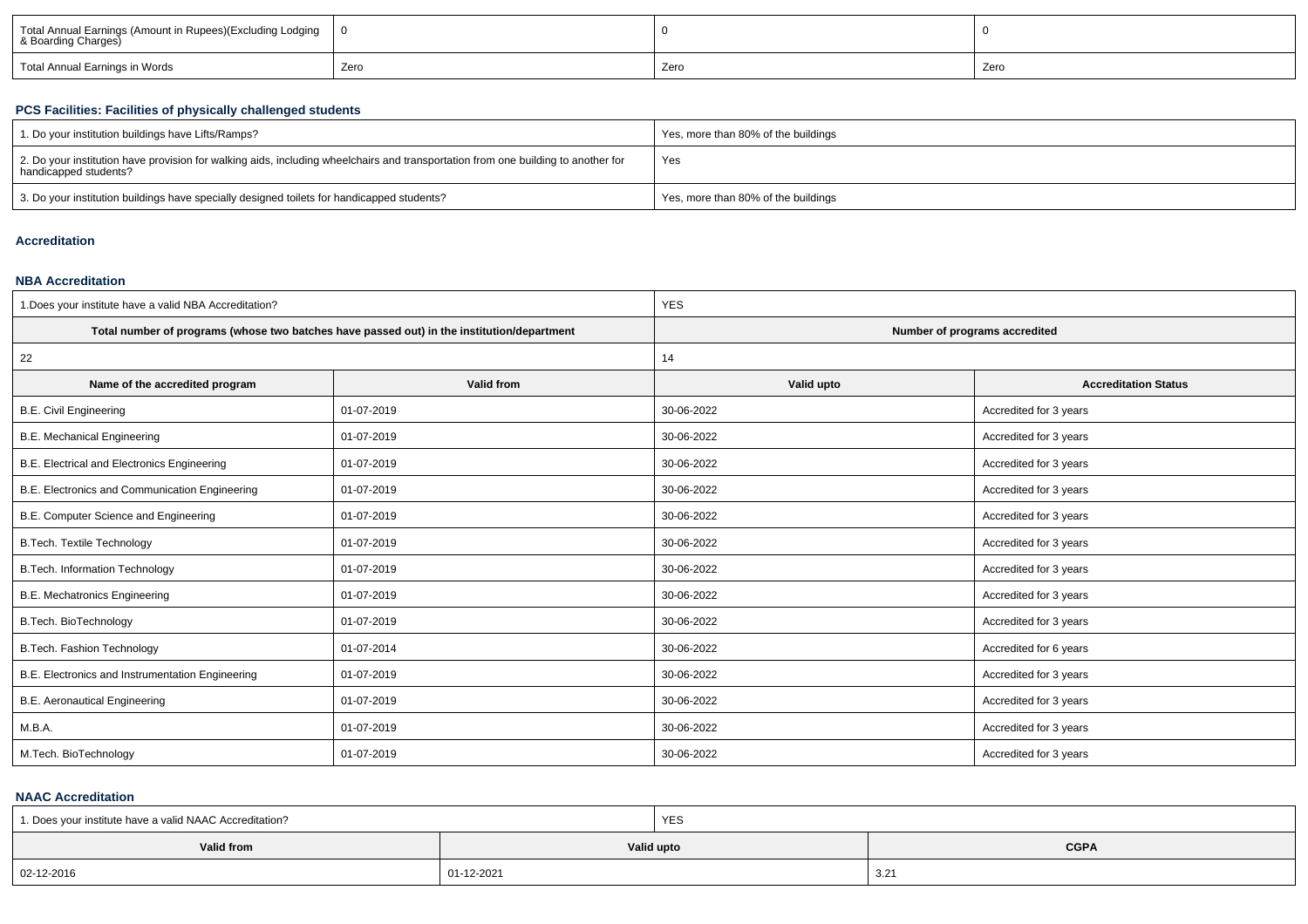### **Faculty Details**

| Srno           | Name                                        | Age | <b>Designation</b>         | Gender | Qualification | <b>Experience (In</b><br>Months) | <b>Currently working</b><br>with institution? | <b>Joining Date</b> | <b>Leaving Date</b>      | <b>Association type</b> |
|----------------|---------------------------------------------|-----|----------------------------|--------|---------------|----------------------------------|-----------------------------------------------|---------------------|--------------------------|-------------------------|
| $\overline{1}$ | <b>ABIRAMI V</b>                            | 39  | <b>Assistant Professor</b> | Female | Ph.D          | 169                              | Yes                                           | 28-02-2011          | $\overline{\phantom{a}}$ | Regular                 |
| $\overline{2}$ | AJAY V P                                    | 35  | <b>Assistant Professor</b> | Male   | M.E.          | 122                              | Yes                                           | 18-01-2017          | $\sim$                   | Regular                 |
| 3              | AKILA K                                     | 42  | Associate Professor        | Female | Ph.D          | 190                              | Yes                                           | 02-01-2006          | $\overline{\phantom{a}}$ | Regular                 |
| 4              | <b>ALAGUMEENAAKS</b><br>HI M                | 46  | Associate Professor        | Female | Ph.D          | 235                              | Yes                                           | 15-06-2005          | $\sim$                   | Regular                 |
| 5              | <b>ALAMELU M</b>                            | 40  | Associate Professor        | Female | Ph.D          | 186                              | Yes                                           | 22-06-2015          | $\sim$                   | Regular                 |
| 6              | ALLIN JOE D                                 | 31  | <b>Assistant Professor</b> | Male   | M.E.          | 93                               | Yes                                           | 22-07-2013          | $\overline{\phantom{a}}$ | Regular                 |
| 7              | AMALA JAYANTHI                              | 34  | <b>Assistant Professor</b> | Female | M. Phil       | 114                              | Yes                                           | 06-08-2012          | $\overline{\phantom{a}}$ | Regular                 |
| 8              | AMSAVENI A                                  | 44  | Professor                  | Female | Ph.D          | 272                              | Yes                                           | 02-06-2003          | $\sim$                   | Regular                 |
| 9              | <b>ANAND T</b>                              | 29  | <b>Assistant Professor</b> | Male   | M.E.          | 60                               | Yes                                           | 02-06-2016          | $\overline{\phantom{a}}$ | Regular                 |
| 10             | <b>ANBHUVIZHI R</b>                         | 37  | <b>Assistant Professor</b> | Female | M. Phil       | 138                              | Yes                                           | 11-03-2011          | $\sim$                   | Regular                 |
| 11             | <b>ANDREW PON</b><br>ABRAHAM J D            | 39  | <b>Assistant Professor</b> | Male   | Ph.D          | 156                              | Yes                                           | 10-01-2013          | $\sim$                   | Regular                 |
| 12             | ANIL KUMAR K K                              | 59  | Professor                  | Male   | Ph.D          | 334                              | Yes                                           | 03-01-2018          | $\overline{\phantom{a}}$ | Regular                 |
| 13             | <b>ANITA S</b>                              | 39  | <b>Assistant Professor</b> | Female | M.Tech        | 128                              | Yes                                           | 22-06-2015          | $\sim$                   | Regular                 |
| 14             | <b>ANITH PREM</b><br>MALARAVAN M            | 41  | <b>Assistant Professor</b> | Male   | M. Phil       | 193                              | No                                            | 04-09-2006          | 28-10-2020               | Regular                 |
| 15             | ANITHA N                                    | 35  | <b>Assistant Professor</b> | Female | Ph.D          | 108                              | Yes                                           | 23-06-2017          | $\sim$                   | Regular                 |
| 16             | <b>ANUSH P</b>                              | 36  | <b>Assistant Professor</b> | Male   | M.E.          | 95                               | Yes                                           | 03-06-2013          | $\overline{\phantom{a}}$ | Regular                 |
| 17             | ANUSHA K                                    | 40  | <b>Assistant Professor</b> | Female | M.E.          | 106                              | Yes                                           | 15-06-2013          | $\sim$                   | Regular                 |
| 18             | ANUSHREE G                                  | 36  | <b>Assistant Professor</b> | Female | M.E.          | 143                              | Yes                                           | 15-06-2013          | $\sim$                   | Regular                 |
| 19             | ARANGANAYAGAM<br>K R                        | 37  | <b>Assistant Professor</b> | Male   | Ph.D          | 122                              | Yes                                           | 02-03-2011          | $\overline{\phantom{a}}$ | Regular                 |
| 20             | ARIHARASUDHAN<br>S.                         | 38  | <b>Assistant Professor</b> | Male   | Ph.D          | 181                              | Yes                                           | 11-05-2011          | $\sim$                   | Regular                 |
| 21             | ARIVUOLI D                                  | 46  | Assistant Professor        | Female | M. Phil       | 244                              | Yes                                           | 05-08-2009          | $\overline{\phantom{a}}$ | Regular                 |
| 22             | <b>AROKIA</b><br><b>LAWRENCE VIJAY</b><br>B | 41  | <b>Assistant Professor</b> | Male   | Ph.D          | 202                              | Yes                                           | 01-08-2006          | $\sim$                   | Regular                 |
| 23             | ARUL A R                                    | 41  | <b>Assistant Professor</b> | Male   | M. Phil       | 177                              | Yes                                           | 01-08-2006          | $\overline{\phantom{a}}$ | Regular                 |
| 24             | ARUL H                                      | 32  | <b>Assistant Professor</b> | Male   | Ph.D          | 117                              | Yes                                           | 01-06-2016          | $\sim$                   | Regular                 |
| 25             | ARUL PRAKASH R                              | 33  | <b>Assistant Professor</b> | Male   | M.E.          | 118                              | Yes                                           | 27-06-2011          | $\sim$                   | Regular                 |
| 26             | ARUN A P                                    | 35  | <b>Assistant Professor</b> | Male   | Ph.D          | 142                              | Yes                                           | 16-05-2011          | $\overline{\phantom{a}}$ | Regular                 |
| 27             | ARUN B                                      | 31  | <b>Assistant Professor</b> | Male   | M.E.          | 46                               | Yes                                           | 28-06-2017          | $\overline{\phantom{a}}$ | Regular                 |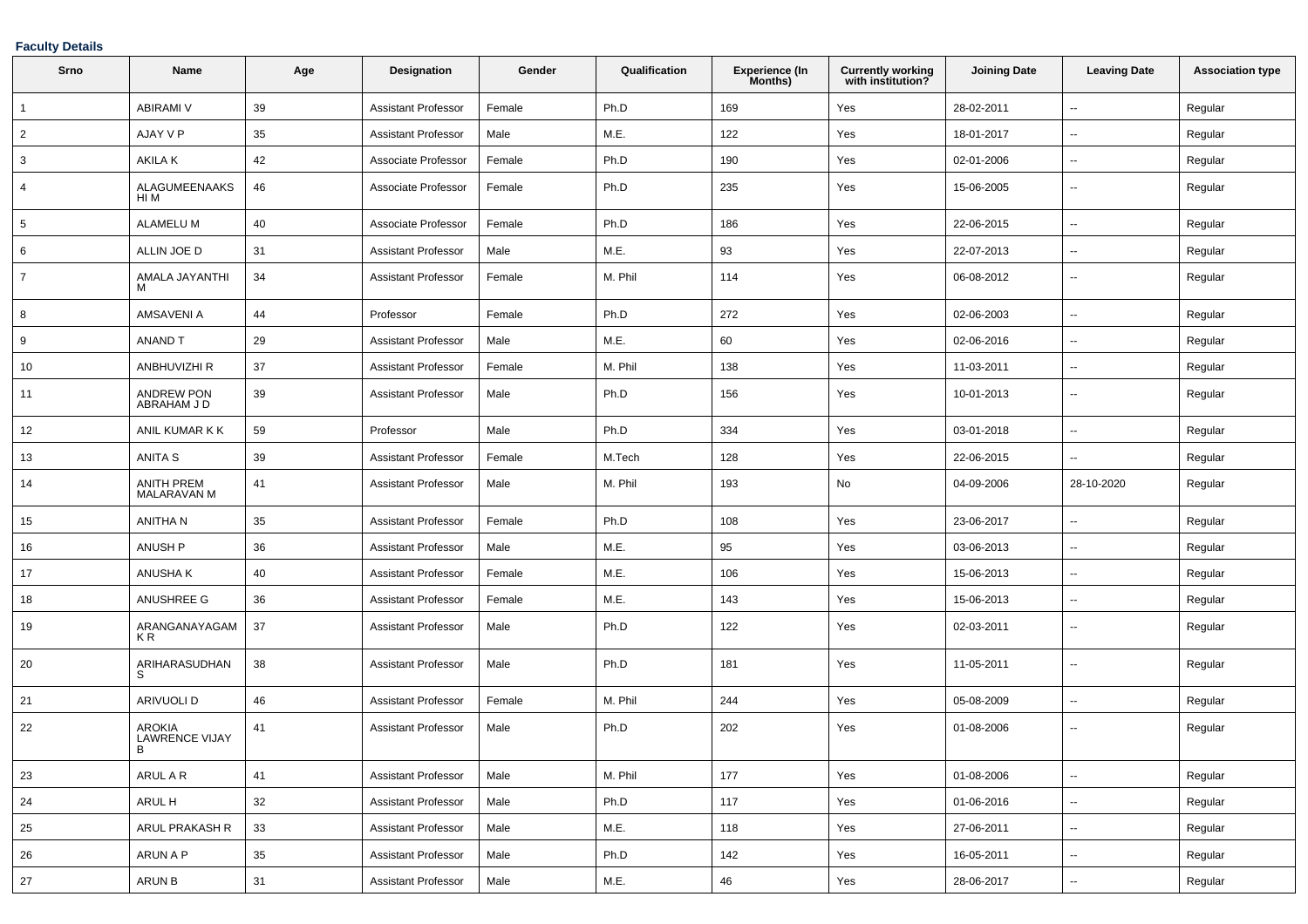| 28 | <b>ARUNKK</b>                     | 43 | <b>Assistant Professor</b> | Male   | Ph.D       | 220 | Yes | 11-06-2007 | $\sim$                   | Regular |
|----|-----------------------------------|----|----------------------------|--------|------------|-----|-----|------------|--------------------------|---------|
| 29 | ARUN KUMAR R                      | 36 | <b>Assistant Professor</b> | Male   | M.E.       | 149 | Yes | 22-06-2009 | $\sim$                   | Regular |
| 30 | ARUN KUMAR S                      | 30 | <b>Assistant Professor</b> | Male   | M.Tech     | 75  | Yes | 18-07-2016 | --                       | Regular |
| 31 | ARUNA DEVI S                      | 38 | <b>Assistant Professor</b> | Female | M. Phil    | 150 | Yes | 22-06-2015 | Ξ.                       | Regular |
| 32 | ARUNACHALAM T                     | 58 | Professor                  | Male   | Ph.D       | 324 | Yes | 11-07-1994 | $\overline{\phantom{a}}$ | Regular |
| 33 | <b>ARUNKUMAR S</b>                | 29 | <b>Assistant Professor</b> | Male   | M.E.       | 75  | Yes | 06-07-2015 | ш,                       | Regular |
| 34 | ARUNRAJ A                         | 36 | <b>Assistant Professor</b> | Male   | M.Tech     | 154 | Yes | 19-08-2009 | $\sim$                   | Regular |
| 35 | ASHOKKUMAR R                      | 38 | <b>Assistant Professor</b> | Male   | Ph.D       | 108 | Yes | 13-06-2016 | $\sim$                   | Regular |
| 36 | <b>ASHWINI A METRI</b>            | 33 | <b>Assistant Professor</b> | Female | M.Tech     | 120 | Yes | 16-08-2016 | $\sim$                   | Regular |
| 37 | ASWINI D                          | 32 | <b>Assistant Professor</b> | Female | M.E.       | 107 | Yes | 01-06-2012 | Ξ.                       | Regular |
| 38 | ATHAPPAN V                        | 44 | <b>Assistant Professor</b> | Male   | M.Tech     | 224 | Yes | 08-06-2009 | $\overline{a}$           | Regular |
| 39 | AYYAPPAN P R                      | 44 | <b>Assistant Professor</b> | Male   | Ph.D       | 225 | Yes | 01-07-2009 | $\overline{a}$           | Regular |
| 40 | <b>BALAJIK</b>                    | 29 | <b>Assistant Professor</b> | Male   | M.E.       | 50  | No  | 05-09-2017 | 28-02-2021               | Regular |
| 41 | <b>BALAJIM</b>                    | 44 | Associate Professor        | Male   | Ph.D       | 232 | Yes | 11-06-2007 | $\sim$                   | Regular |
| 42 | <b>BALAJIS</b>                    | 33 | <b>Assistant Professor</b> | Male   | Ph.D       | 118 | Yes | 01-07-2011 | $\sim$                   | Regular |
| 43 | <b>BALAJI V R</b>                 | 35 | <b>Assistant Professor</b> | Male   | M.E.       | 129 | Yes | 01-07-2013 | $\sim$                   | Regular |
| 44 | <b>BALAMURUGAN R</b>              | 51 | <b>Assistant Professor</b> | Male   | Ph.D       | 305 | Yes | 29-10-2003 | $\overline{a}$           | Regular |
| 45 | BALASUBRAMANIA<br>N S             | 58 | Associate Professor        | Male   | Ph.D       | 379 | Yes | 03-05-2017 | Ξ.                       | Regular |
| 46 | <b>BASKAR R</b>                   | 54 | Associate Professor        | Male   | Ph.D       | 303 | Yes | 01-06-2006 | ш.                       | Regular |
| 47 | <b>BASKARAN K R</b>               | 52 | Professor                  | Male   | Ph.D       | 368 | Yes | 10-06-1998 | $\sim$                   | Regular |
| 48 | <b>BHAARATHI</b><br><b>DHURAI</b> | 52 | Professor                  | Female | Ph.D       | 346 | Yes | 18-03-1996 | $\sim$                   | Regular |
| 49 | <b>BHARATHIM</b>                  | 46 | Professor                  | Female | Ph.D       | 261 | Yes | 13-08-2014 | $\sim$                   | Regular |
| 50 | <b>BHARATHI PRIYA</b><br>C        | 39 | <b>Assistant Professor</b> | Female | M.Tech     | 190 | Yes | 18-07-2016 | $\sim$                   | Regular |
| 51 | <b>BHASKAR S</b>                  | 56 | Associate Professor        | Male   | Ph.D       | 369 | Yes | 10-06-1991 | $\sim$                   | Regular |
| 52 | BHUVANESHWARA<br>N A              | 27 | <b>Assistant Professor</b> | Male   | M.E.       | 41  | Yes | 02-12-2020 | $\sim$                   | Regular |
| 53 | <b>BOOPATHY S</b>                 | 30 | Associate Professor        | Male   | M.E.       | 81  | Yes | 08-07-2019 | ш.                       | Regular |
| 54 | CHANDRAKALA D                     | 52 | Professor                  | Female | Ph.D       | 371 | Yes | 01-03-2001 | Щ,                       | Regular |
| 55 | CHANDRAKUMAR<br>S                 | 52 | <b>Assistant Professor</b> | Male   | <b>MFA</b> | 290 | Yes | 14-07-1999 | u.                       | Regular |
| 56 | CHANDRASEKARA<br>N P              | 44 | Assistant Professor        | Male   | M.Tech     | 208 | Yes | 23-06-2008 | $\sim$                   | Regular |
| 57 | <b>CYNTHIA J</b>                  | 48 | Professor                  | Female | Ph.D       | 299 | Yes | 15-07-2002 | Ш,                       | Regular |
| 58 | <b>DANIEL S</b>                   | 59 | <b>Assistant Professor</b> | Male   | Ph.D       | 394 | No  | 03-06-2013 | 31-08-2020               | Regular |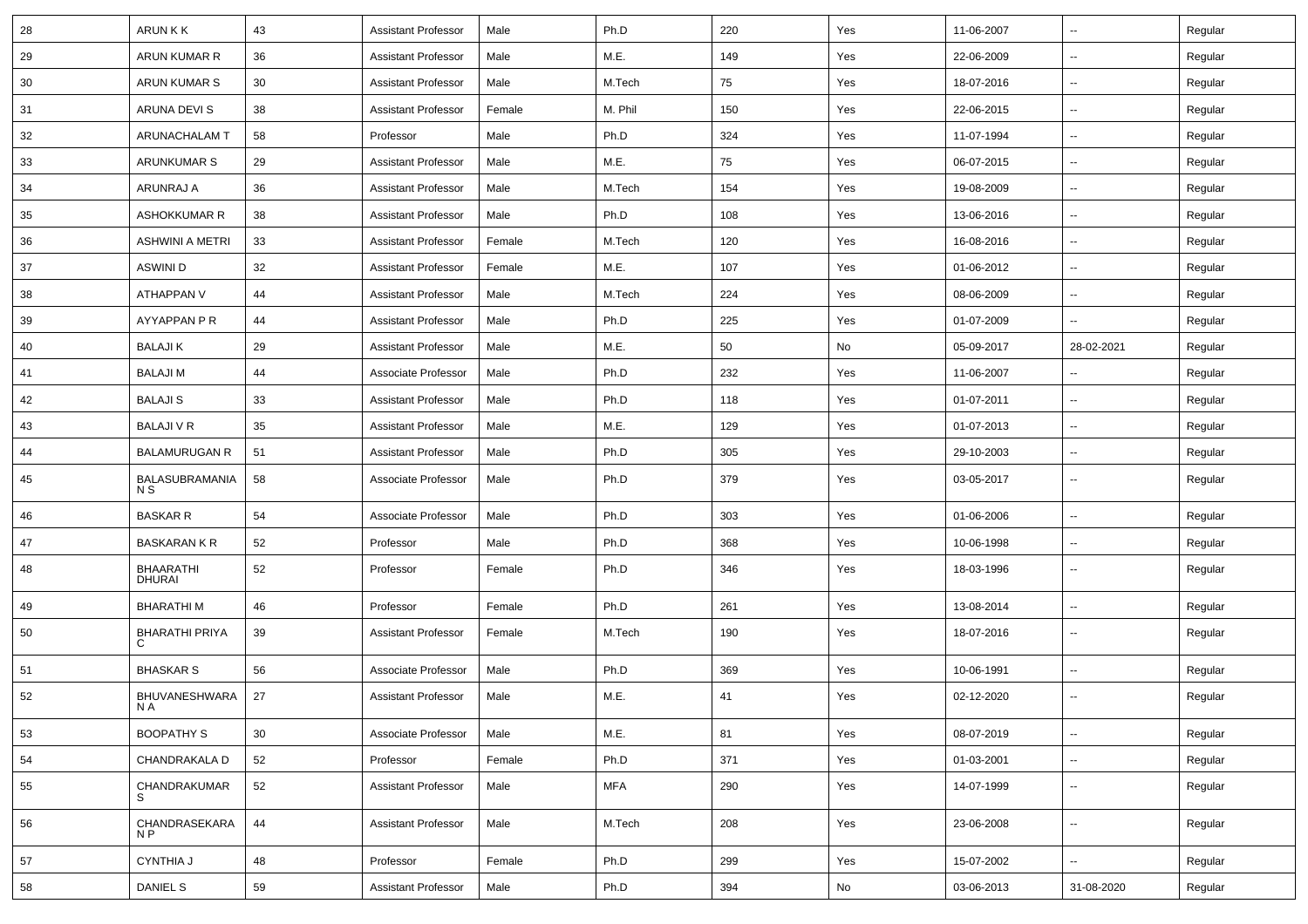| 59 | DARSHAN KUMAR              | 37         | <b>Assistant Professor</b> | Male   | M.Tech     | 144 | Yes | 03-11-2010 | $\overline{\phantom{a}}$ | Regular |
|----|----------------------------|------------|----------------------------|--------|------------|-----|-----|------------|--------------------------|---------|
| 60 | DARWIN R                   | 38         | <b>Assistant Professor</b> | Male   | M.E.       | 143 | Yes | 08-06-2009 | Щ,                       | Regular |
| 61 | DAVID S                    | 32         | <b>Assistant Professor</b> | Male   | M.E.       | 94  | Yes | 21-08-2015 | $\sim$                   | Regular |
| 62 | DEEPA M                    | 41         | <b>Assistant Professor</b> | Female | Ph.D       | 223 | Yes | 05-08-2011 | ⊷.                       | Regular |
| 63 | <b>DEVAKIP</b>             | 53         | Professor                  | Female | Ph.D       | 374 | Yes | 15-06-1992 | $\sim$                   | Regular |
| 64 | DEVAN P D                  | 34         | <b>Assistant Professor</b> | Male   | M.E.       | 76  | Yes | 22-06-2015 | -−                       | Regular |
| 65 | DHANABAL L                 | 50         | <b>Assistant Professor</b> | Male   | Ph.D       | 257 | Yes | 30-08-2012 | Ξ.                       | Regular |
| 66 | DHINAKARAN M               | 56         | Associate Professor        | Male   | Ph.D       | 335 | Yes | 06-10-2005 | $\overline{\phantom{a}}$ | Regular |
| 67 | DHIVYA J                   | 36         | <b>Assistant Professor</b> | Female | Ph.D       | 161 | Yes | 18-06-2012 | -−                       | Regular |
| 68 | DHIVYA PRABA R             | 36         | <b>Assistant Professor</b> | Female | M.E.       | 155 | Yes | 01-07-2009 | $\sim$                   | Regular |
| 69 | DINESH KUMAR V             | 40         | Associate Professor        | Male   | Ph.D       | 203 | Yes | 23-06-2008 | --                       | Regular |
| 70 | <b>DINESHKUMAR T</b>       | 31         | <b>Assistant Professor</b> | Male   | M.E.       | 75  | Yes | 22-06-2015 | -−                       | Regular |
| 71 | <b>ESWARAMOORTHI</b>       | 56         | Professor                  | Male   | Ph.D       | 316 | Yes | 05-12-1994 | $\sim$                   | Regular |
| 72 | <b>EZHILARASI A</b>        | 45         | <b>Assistant Professor</b> | Female | Ph.D       | 250 | Yes | 01-07-2013 | ш.                       | Regular |
| 73 | <b>EZHILARASI M</b>        | 53         | Associate Dean             | Female | Ph.D       | 368 | Yes | 03-04-2014 | $\sim$                   | Regular |
| 74 | <b>FRANCIS JENCY X</b>     | 32         | <b>Assistant Professor</b> | Female | M.E.       | 107 | Yes | 11-06-2012 | $\sim$                   | Regular |
| 75 | <b>GANDHIMATHI A</b>       | 54         | Associate Professor        | Female | Ph.D       | 163 | Yes | 11-06-2009 | $\overline{\phantom{a}}$ | Regular |
| 76 | <b>GAYATHRIV</b>           | 53         | Associate Professor        | Female | Ph.D       | 283 | Yes | 02-06-2016 | $\overline{\phantom{a}}$ | Regular |
| 77 | GEETHA M C S               | 40         | <b>Assistant Professor</b> | Female | M. Phil    | 195 | Yes | 09-08-2007 | -−                       | Regular |
| 78 | <b>GEETHA V</b>            | 52         | Professor                  | Female | Ph.D       | 339 | Yes | 01-06-2001 | Ξ.                       | Regular |
| 79 | <b>GEETHAKARTHI A</b>      | 44         | Associate Professor        | Female | Ph.D       | 136 | Yes | 02-05-2017 | $\sim$                   | Regular |
| 80 | <b>GOPINATH B</b>          | 45         | Associate Professor        | Male   | Ph.D       | 232 | Yes | 08-07-2019 | $\sim$                   | Regular |
| 81 | <b>GOVINDARAJU S</b>       | 59         | Professor                  | Male   | M.E.       | 396 | No  | 20-06-1997 | 31-08-2020               | Regular |
| 82 | <b>HAMEED IBRAHIM</b><br>S | 50         | <b>Assistant Professor</b> | Male   | Ph.D       | 306 | Yes | 05-06-2000 | --                       | Regular |
| 83 | HARI PRASATH L             | 34         | <b>Assistant Professor</b> | Male   | M.Tech     | 109 | No  | 22-06-2015 | 27-10-2020               | Regular |
| 84 | <b>HEMAR</b>               | 35         | <b>Assistant Professor</b> | Female | Ph.D       | 143 | Yes | 07-10-2014 | $\overline{\phantom{a}}$ | Regular |
| 85 | <b>HEMALATHA R</b>         | 42         | Associate Professor        | Female | Ph.D       | 228 | No  | 05-06-2002 | 30-04-2021               | Regular |
| 86 | <b>HYACINTH PINK</b>       | 69         | Professor                  | Female | Ph.D       | 497 | No  | 01-11-2017 | 28-10-2020               | Regular |
| 87 | <b>INBAKUMAR S</b>         | 43         | <b>Assistant Professor</b> | Male   | Ph.D       | 144 | Yes | 18-01-2010 | Щ,                       | Regular |
| 88 | JAI SINGH W                | 43         | <b>Assistant Professor</b> | Male   | Ph.D       | 239 | Yes | 15-07-2013 | Щ,                       | Regular |
| 89 | <b>JAISANKAR S</b>         | ${\bf 55}$ | Associate Professor        | Male   | Ph.D       | 345 | Yes | 01-08-2014 | $\sim$                   | Regular |
| 90 | JALAJA<br>JAYALAKSHMI V    | 42         | <b>Assistant Professor</b> | Female | <b>MCA</b> | 190 | Yes | 23-06-2008 | -−                       | Regular |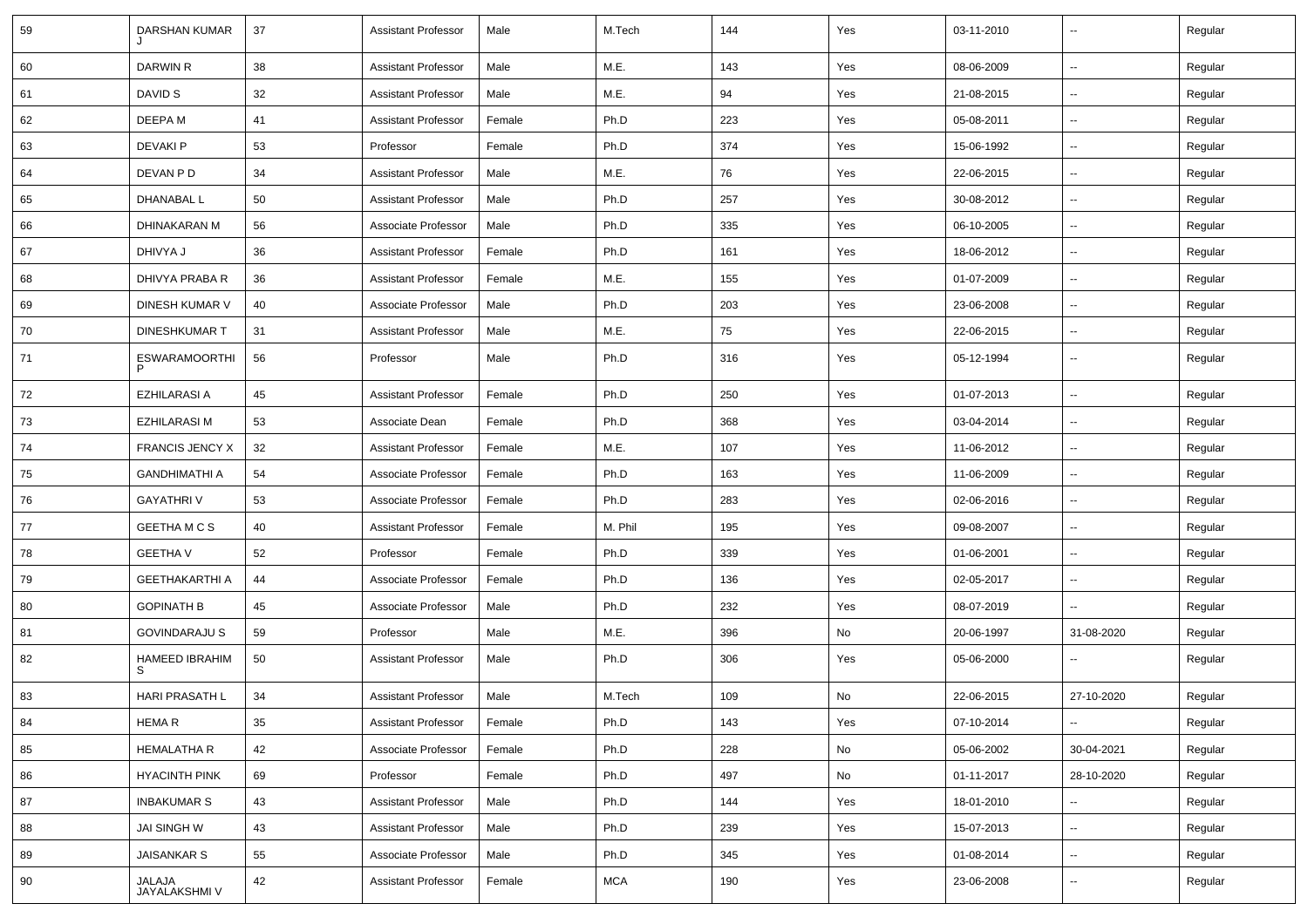| 91  | <b>JALAJAA D</b>                  | 47 | <b>Assistant Professor</b> | Female | Ph.D    | 164 | Yes | 07-03-2011 | ⊷.                       | Regular |
|-----|-----------------------------------|----|----------------------------|--------|---------|-----|-----|------------|--------------------------|---------|
| 92  | JAMUNA M                          | 30 | <b>Assistant Professor</b> | Female | M.E.    | 71  | Yes | 24-06-2015 | -−                       | Regular |
| 93  | JASMINE K                         | 39 | <b>Assistant Professor</b> | Female | M.E.    | 175 | Yes | 03-03-2011 | $\overline{\phantom{a}}$ | Regular |
| 94  | <b>JASPAR VINITHA</b><br>SUNDARIT | 28 | <b>Assistant Professor</b> | Female | M.Tech  | 59  | Yes | 13-06-2016 | --                       | Regular |
| 95  | JAYAKANTHAN N                     | 44 | <b>Assistant Professor</b> | Male   | Ph.D    | 235 | Yes | 24-06-2005 | $\overline{\phantom{a}}$ | Regular |
| 96  | JEBAN                             | 33 | <b>Assistant Professor</b> | Female | M.E.    | 113 | Yes | 09-06-2014 | -−                       | Regular |
| 97  | JEEVA B                           | 37 | <b>Assistant Professor</b> | Male   | M.Tech  | 158 | Yes | 24-11-2014 | ⊷.                       | Regular |
| 98  | <b>JEYA DAISY I</b>               | 40 | <b>Assistant Professor</b> | Female | M.E.    | 191 | Yes | 28-12-2007 | н.                       | Regular |
| 99  | <b>JOHN ALEXIS S</b>              | 53 | Professor                  | Male   | Ph.D    | 369 | Yes | 01-09-2014 | ⊷.                       | Regular |
| 100 | JYOTHI S                          | 34 | <b>Assistant Professor</b> | Female | Ph.D    | 70  | Yes | 22-06-2015 | -−                       | Regular |
| 101 | KAARTHIEKHEYAN                    | 52 | Associate Professor        | Male   | Ph.D    | 321 | Yes | 30-12-2008 | $\overline{\phantom{a}}$ | Regular |
| 102 | KALAISELVI A                      | 39 | <b>Assistant Professor</b> | Female | M.E.    | 209 | Yes | 28-06-2010 | $\overline{\phantom{a}}$ | Regular |
| 103 | <b>KALAISELVI R</b>               | 44 | <b>Assistant Professor</b> | Female | Ph.D    | 261 | Yes | 22-06-2015 | --                       | Regular |
| 104 | <b>KALAPRIYA K</b>                | 40 | <b>Assistant Professor</b> | Female | Ph.D    | 108 | Yes | 09-01-2013 | ⊷.                       | Regular |
| 105 | <b>KALIAPPAN S</b>                | 39 | <b>Assistant Professor</b> | Male   | Ph.D    | 166 | Yes | 24-02-2011 | $\overline{\phantom{a}}$ | Regular |
| 106 | <b>KALPANA N</b>                  | 45 | <b>Assistant Professor</b> | Female | Ph.D    | 236 | No  | 05-09-2018 | 09-10-2020               | Regular |
| 107 | KANAGARAJ G                       | 34 | <b>Assistant Professor</b> | Male   | M.E.    | 103 | Yes | 21-09-2012 | --                       | Regular |
| 108 | <b>KANAGARAJ S</b>                | 41 | <b>Assistant Professor</b> | Male   | M.E.    | 191 | Yes | 23-06-2008 | $\overline{\phantom{a}}$ | Regular |
| 109 | <b>KANDASAMY V</b>                | 46 | Associate Professor        | Male   | Ph.D    | 257 | Yes | 22-11-2002 | --                       | Regular |
| 110 | <b>KANNAN R</b>                   | 38 | <b>Assistant Professor</b> | Male   | Ph.D    | 151 | Yes | 01-06-2016 | $\overline{\phantom{a}}$ | Regular |
| 111 | <b>KANNAN V</b>                   | 56 | Professor                  | Male   | Ph.D    | 384 | Yes | 17-08-2012 | ⊷.                       | Regular |
| 112 | <b>KARTHI KUMAR R</b>             | 31 | <b>Assistant Professor</b> | Male   | M.E.    | 93  | Yes | 22-07-2013 | -−                       | Regular |
| 113 | <b>KARTHIP</b>                    | 30 | <b>Assistant Professor</b> | Male   | M.Tech  | 83  | Yes | 01-12-2014 | ⊷.                       | Regular |
| 114 | <b>KARTHIK K</b>                  | 37 | <b>Assistant Professor</b> | Male   | M. Phil | 147 | Yes | 09-02-2009 | $\overline{\phantom{a}}$ | Regular |
| 115 | <b>KARTHIK S</b>                  | 32 | <b>Assistant Professor</b> | Male   | M.E.    | 111 | Yes | 15-06-2013 | -−                       | Regular |
| 116 | <b>KARTHIK T</b>                  | 34 | <b>Assistant Professor</b> | Male   | M.E.    | 106 | Yes | 02-07-2012 |                          | Regular |
| 117 | KARTHIKA K                        | 29 | <b>Assistant Professor</b> | Female | M.E.    | 69  | Yes | 12-08-2015 | $\sim$                   | Regular |
| 118 | KARTHIKEYAN G                     | 33 | Assistant Professor        | Male   | M.E.    | 110 | Yes | 09-06-2014 | щ.                       | Regular |
| 119 | <b>KARTHIKEYAN R</b>              | 36 | <b>Assistant Professor</b> | Male   | M.E.    | 143 | Yes | 08-06-2009 | $\overline{\phantom{a}}$ | Regular |
| 120 | KARTHIKEYAN S                     | 34 | <b>Assistant Professor</b> | Male   | M.E.    | 120 | Yes | 22-06-2012 | $\sim$                   | Regular |
| 121 | KARUNAMOORTHY<br>B                | 41 | Associate Professor        | Male   | Ph.D    | 239 | Yes | 11-06-2007 | ⊷.                       | Regular |
| 122 | KARUPPUSAMY T                     | 54 | <b>Assistant Professor</b> | Male   | Ph.D    | 141 | Yes | 27-10-2015 | $\sim$                   | Regular |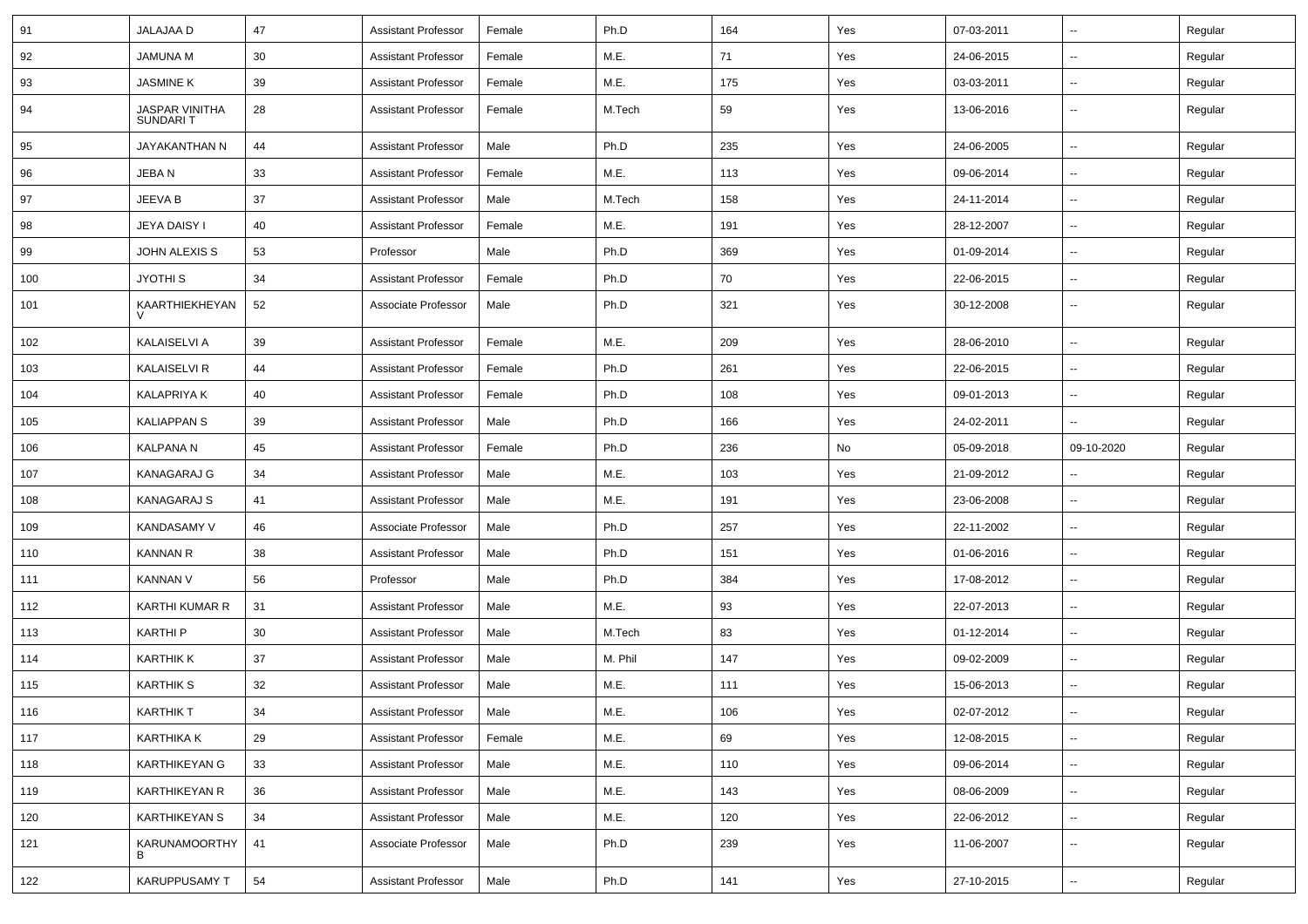| 123 | <b>KAVITHAK</b>                    | 46 | Professor                  | Female | Ph.D   | 286 | Yes | 21-07-1997 | $\overline{\phantom{a}}$ | Regular |
|-----|------------------------------------|----|----------------------------|--------|--------|-----|-----|------------|--------------------------|---------|
| 124 | KAVITHA R                          | 41 | Associate Professor        | Female | Ph.D   | 216 | Yes | 07-06-2004 | $\sim$                   | Regular |
| 125 | <b>KAVITHA R K</b>                 | 45 | <b>Assistant Professor</b> | Female | Ph.D   | 261 | Yes | 28-06-2000 | --                       | Regular |
| 126 | KAVITHA S                          | 44 | <b>Assistant Professor</b> | Female | Ph.D   | 206 | Yes | 03-12-2008 | $\overline{\phantom{a}}$ | Regular |
| 127 | KAVITHA S                          | 44 | <b>Assistant Professor</b> | Female | M.E.   | 186 | Yes | 23-06-2008 | н.                       | Regular |
| 128 | <b>KIRANLAL S</b>                  | 31 | <b>Assistant Professor</b> | Male   | M.E.   | 70  | Yes | 18-07-2018 | $\overline{\phantom{a}}$ | Regular |
| 129 | KIRUBAKARAN R                      | 32 | <b>Assistant Professor</b> | Male   | M.E.   | 98  | Yes | 09-06-2014 | $\sim$                   | Regular |
| 130 | KIRUTHIKA S                        | 34 | <b>Assistant Professor</b> | Female | M.E.   | 83  | Yes | 31-08-2017 | $\sim$                   | Regular |
| 131 | KISHORE R                          | 29 | <b>Assistant Professor</b> | Male   | M.E.   | 75  | Yes | 12-06-2015 | н.                       | Regular |
| 132 | <b>KRISHNA</b><br><b>MOORTHY R</b> | 41 | <b>Assistant Professor</b> | Male   | Ph.D   | 190 | Yes | 10-09-2007 | −−                       | Regular |
| 133 | <b>KRISHNAMOORTHI</b><br>K         | 37 | Assistant Professor        | Male   | Ph.D   | 143 | Yes | 01-06-2012 | ⊷.                       | Regular |
| 134 | KRISHNAVENI V                      | 41 | Associate Professor        | Female | Ph.D   | 232 | Yes | 01-04-2004 | $\overline{\phantom{a}}$ | Regular |
| 135 | <b>KRITHIKA S</b>                  | 40 | <b>Assistant Professor</b> | Female | M.E.   | 181 | Yes | 15-06-2013 | $\overline{\phantom{a}}$ | Regular |
| 136 | KUMARAVEL K                        | 34 | <b>Assistant Professor</b> | Male   | Ph.D   | 88  | Yes | 26-04-2017 | $\overline{\phantom{a}}$ | Regular |
| 137 | <b>KUMARESAN K</b>                 | 42 | Associate Professor        | Male   | Ph.D   | 154 | Yes | 09-07-2008 | Ξ.                       | Regular |
| 138 | LAKSHMANAN K S                     | 60 | <b>Assistant Professor</b> | Male   | M.E.   | 432 | No  | 27-08-2014 | 30-11-2020               | Regular |
| 139 | LATHA A                            | 42 | <b>Assistant Professor</b> | Female | Ph.D   | 218 | Yes | 04-07-2013 | ⊷.                       | Regular |
| 140 | <b>LATHAL</b>                      | 48 | Professor                  | Female | Ph.D   | 301 | Yes | 11-12-2000 | $\sim$                   | Regular |
| 141 | LISA MARY<br>THOMAS                | 31 | <b>Assistant Professor</b> | Female | M.Tech | 83  | No  | 11-06-2014 | 15-06-2020               | Regular |
| 142 | <b>MADHUMATHY S</b>                | 36 | <b>Assistant Professor</b> | Female | MBA    | 154 | No  | 07-08-2020 | 30-06-2021               | Regular |
| 143 | <b>MAGUDAPATHIP</b>                | 32 | <b>Assistant Professor</b> | Male   | M.E.   | 107 | Yes | 12-06-2012 | $\overline{\phantom{a}}$ | Regular |
| 144 | MAHALAKSHMI R                      | 46 | <b>Assistant Professor</b> | Female | Ph.D   | 164 | Yes | 23-08-2007 | $\sim$                   | Regular |
| 145 | MAHESWARI K                        | 41 | <b>Assistant Professor</b> | Female | Ph.D   | 190 | Yes | 19-06-2013 | н.                       | Regular |
| 146 | <b>MAITHILI P</b>                  | 35 | <b>Assistant Professor</b> | Female | M.E.   | 118 | Yes | 20-06-2011 | $\overline{\phantom{a}}$ | Regular |
| 147 | <b>MALARVIZHI K</b>                | 50 | Professor                  | Female | Ph.D   | 320 | Yes | 08-06-2016 | ۰.                       | Regular |
| 148 | MANIKANDA<br>PRASATH K             | 32 | <b>Assistant Professor</b> | Male   | M.E.   | 75  | Yes | 09-06-2016 | Щ,                       | Regular |
| 149 | <b>MANIKANTAN M</b>                | 45 | Associate Professor        | Male   | Ph.D   | 263 | Yes | 01-11-2000 | Щ,                       | Regular |
| 150 | MANIMARAN D R                      | 40 | <b>Assistant Professor</b> | Male   | Ph.D   | 201 | Yes | 01-11-2006 | $\overline{\phantom{a}}$ | Regular |
| 151 | <b>MANIMEKALAI V</b>               | 33 | <b>Assistant Professor</b> | Female | M.E.   | 119 | Yes | 01-06-2011 | $\sim$                   | Regular |
| 152 | MANIVEL<br>MURALIDARAN V           | 37 | <b>Assistant Professor</b> | Male   | Ph.D   | 160 | Yes | 23-05-2011 | $\sim$                   | Regular |
| 153 | <b>MANIVEL R</b>                   | 56 | Professor                  | Male   | Ph.D   | 413 | Yes | 03-01-2014 | $\overline{\phantom{a}}$ | Regular |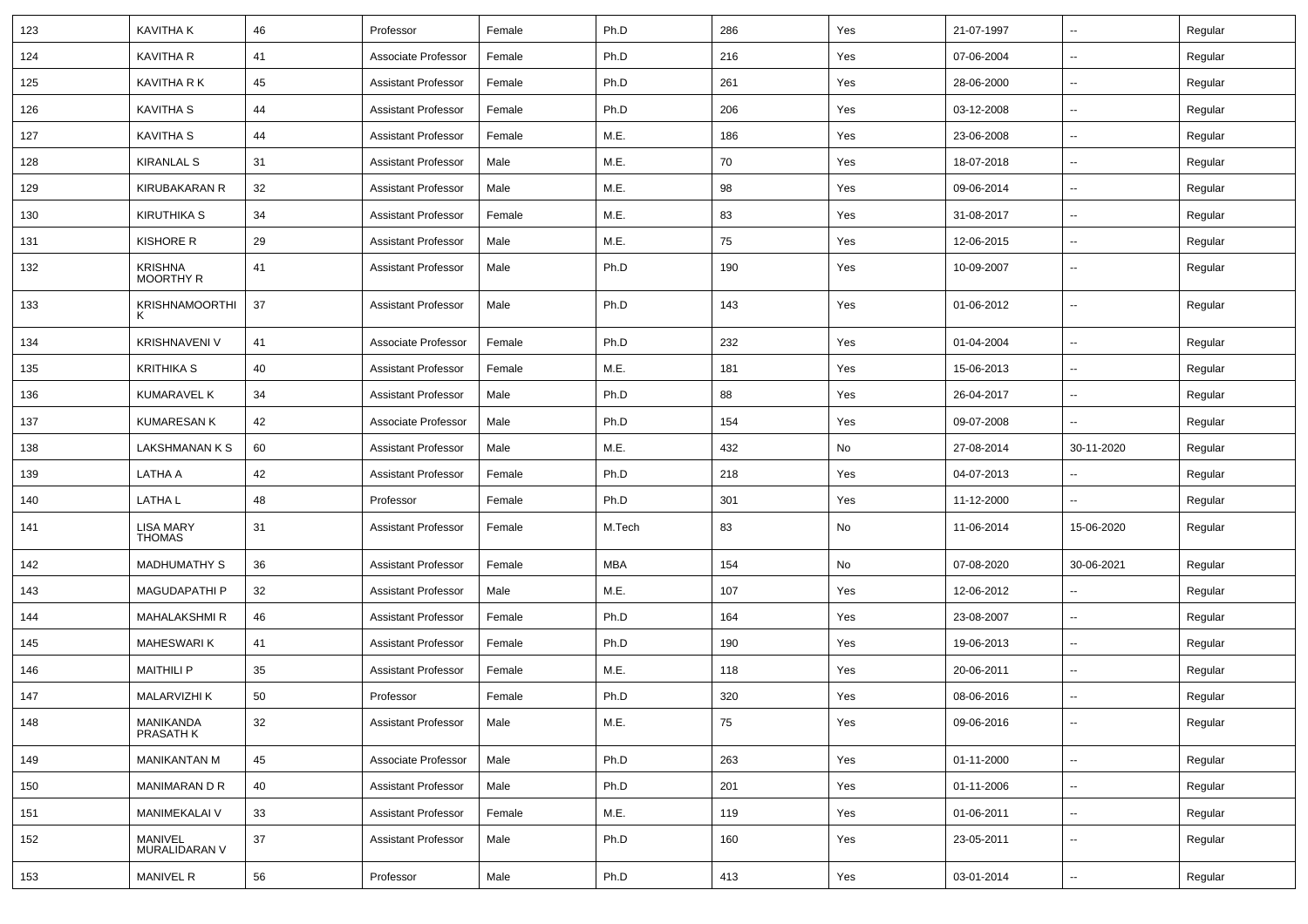| 154 | <b>MANJUR</b>                                   | 39 | Assistant Professor        | Female | Ph.D    | 164 | Yes | 11-02-2008 | $\sim$                   | Regular |
|-----|-------------------------------------------------|----|----------------------------|--------|---------|-----|-----|------------|--------------------------|---------|
| 155 | MARUDHACHALAM<br>R                              | 49 | Associate Professor        | Male   | Ph.D    | 250 | Yes | 01-08-2003 | $\overline{\phantom{a}}$ | Regular |
| 156 | <b>MARY CHERIAN</b>                             | 56 | Professor                  | Female | Ph.D    | 393 | Yes | 06-06-2011 | $\sim$                   | Regular |
| 157 | <b>MATHAN KUMAR M</b>                           | 31 | <b>Assistant Professor</b> | Male   | M.Tech  | 95  | Yes | 26-06-2015 | $\mathbf{u}$             | Regular |
| 158 | <b>MAYILDURAI R</b>                             | 41 | <b>Assistant Professor</b> | Male   | M. Phil | 225 | Yes | 24-07-2002 | $\overline{\phantom{a}}$ | Regular |
| 159 | MAYURAPPRIYAN<br><b>PS</b>                      | 49 | Professor                  | Male   | Ph.D    | 320 | Yes | 08-06-2018 | --                       | Regular |
| 160 | <b>MEENAK</b>                                   | 44 | Assistant Professor        | Female | Ph.D    | 225 | Yes | 01-08-2007 | $\overline{\phantom{a}}$ | Regular |
| 161 | MEENAPRIYADAR<br><b>SHINI S</b>                 | 39 | <b>Assistant Professor</b> | Female | M. Phil | 178 | Yes | 23-07-2007 | $\mathbf{u}$             | Regular |
| 162 | <b>MOHAMMED</b><br><b>FAROOQ ABDULLA</b><br>F M | 35 | <b>Assistant Professor</b> | Male   | M.Tech  | 101 | Yes | 10-12-2020 | $\overline{\phantom{a}}$ | Regular |
| 163 | <b>MOHAN KUMAR R</b><br>S                       | 34 | <b>Assistant Professor</b> | Male   | M.E.    | 128 | Yes | 09-06-2014 |                          | Regular |
| 164 | <b>MOHANA</b><br><b>SUNDARAM N</b>              | 33 | <b>Assistant Professor</b> | Male   | M.E.    | 114 | Yes | 22-06-2015 | --                       | Regular |
| 165 | <b>MOHANAMANI P</b>                             | 41 | Assistant Professor        | Female | Ph.D    | 201 | Yes | 01-08-2013 | $\overline{\phantom{a}}$ | Regular |
| 166 | <b>MOHANKUMAR S</b>                             | 32 | <b>Assistant Professor</b> | Male   | Ph.D    | 37  | Yes | 02-01-2018 | $\sim$                   | Regular |
| 167 | MOHANRAJ M                                      | 43 | Associate Professor        | Male   | Ph.D    | 239 | Yes | 11-06-2007 | $\sim$                   | Regular |
| 168 | <b>MOHANRAJ S G</b>                             | 38 | <b>Assistant Professor</b> | Male   | Ph.D    | 183 | Yes | 18-07-2012 | $\mathbf{u}$             | Regular |
| 169 | MURUGANANTHA<br>MVR                             | 53 | Associate Professor        | Male   | Ph.D    | 361 | Yes | 01-06-2006 | $\overline{\phantom{a}}$ | Regular |
| 170 | MURUGESAN K                                     | 34 | <b>Assistant Professor</b> | Male   | M.E.    | 94  | Yes | 01-07-2013 | $\mathbf{u}$             | Regular |
| 171 | <b>MUTHUKUMAR S</b>                             | 31 | <b>Assistant Professor</b> | Male   | M.Tech  | 91  | Yes | 01-10-2013 | $\overline{\phantom{a}}$ | Regular |
| 172 | MUTHUKUMARAN<br>P                               | 37 | <b>Assistant Professor</b> | Male   | M.Tech  | 154 | Yes | 17-07-2008 | --                       | Regular |
| 173 | MUTHUKUMARAN                                    | 51 | Professor                  | Male   | Ph.D    | 331 | Yes | 02-06-2003 | --                       | Regular |
| 174 | MUTHURAMALING<br>AM E                           | 35 | <b>Assistant Professor</b> | Male   | M.Tech  | 122 | Yes | 07-03-2011 | --                       | Regular |
| 175 | <b>MYTHILIAS</b>                                | 43 | <b>Assistant Professor</b> | Female | Ph.D    | 199 | Yes | 31-08-2017 | $\overline{\phantom{a}}$ | Regular |
| 176 | <b>MYTHILI R R</b>                              | 44 | <b>Assistant Professor</b> | Female | M. Phil | 214 | Yes | 03-01-2007 |                          | Regular |
| 177 | NAGARATHINAM S                                  | 41 | <b>Assistant Professor</b> | Female | M.E.    | 215 | Yes | 01-08-2005 | $\sim$                   | Regular |
| 178 | <b>NALINI P</b>                                 | 38 | <b>Assistant Professor</b> | Female | Ph.D    | 147 | Yes | 01-08-2014 | $\sim$                   | Regular |
| 179 | NANDAKUMAR G S                                  | 47 | Associate Professor        | Male   | Ph.D    | 310 | Yes | 01-08-2013 | $\sim$                   | Regular |
| 180 | NANDHAKUMAR P                                   | 33 | <b>Assistant Professor</b> | Male   | M.E.    | 106 | Yes | 09-06-2014 | $\overline{\phantom{a}}$ | Regular |
| 181 | <b>NATARAJAN S</b>                              | 36 | <b>Assistant Professor</b> | Male   | M.Tech  | 153 | Yes | 19-08-2009 | $\sim$                   | Regular |
| 182 | NAVANEETH V R                                   | 32 | <b>Assistant Professor</b> | Male   | M.E.    | 99  | Yes | 21-07-2014 | $\sim$                   | Regular |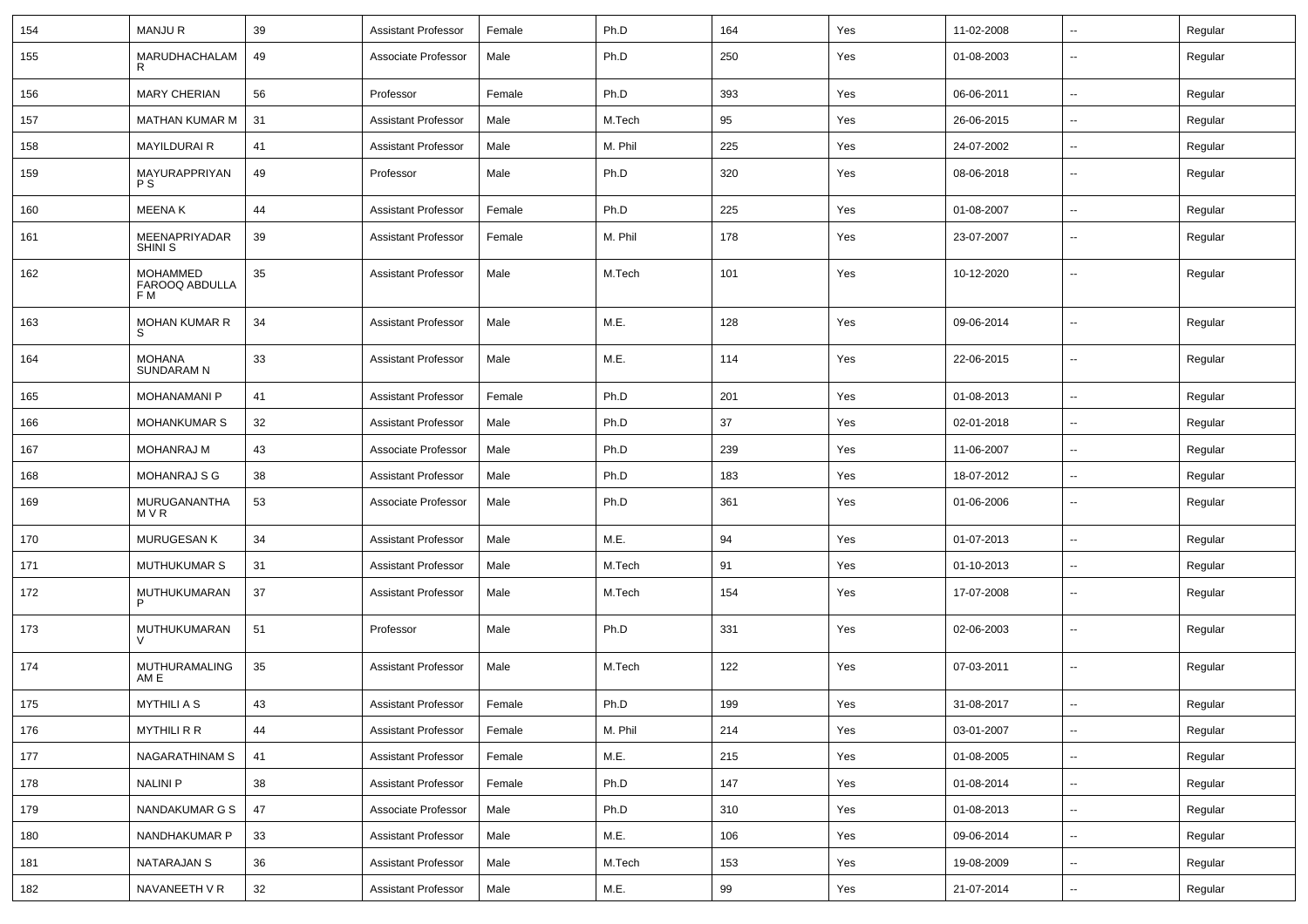| 183 | NAVANEETHAKRIS<br><b>HNAN R</b> | 32 | <b>Assistant Professor</b> | Male   | M.E.    | 82  | Yes | 22-06-2015 | $\overline{\phantom{a}}$ | Regular |
|-----|---------------------------------|----|----------------------------|--------|---------|-----|-----|------------|--------------------------|---------|
| 184 | <b>NAVEEN KUMAR C</b>           | 33 | <b>Assistant Professor</b> | Male   | M.S     | 65  | Yes | 03-06-2016 | $\overline{\phantom{a}}$ | Regular |
| 185 | NAVEEN KUMAR K                  | 32 | <b>Assistant Professor</b> | Male   | M.E.    | 106 | Yes | 11-07-2012 | ⊷.                       | Regular |
| 186 | NEDUNCHEZHIAN<br>V R            | 58 | Professor                  | Male   | Ph.D    | 430 | No  | 03-05-2010 | 30-06-2021               | Regular |
| 187 | NIRMAL KUMAR A                  | 70 | Professor                  | Male   | Ph.D    | 510 | No  | 16-09-2016 | 31-08-2020               | Regular |
| 188 | NIRMALA DEVI M                  | 41 | Other                      | Female | M. Phil | 216 | Yes | 15-06-2011 |                          | Regular |
| 189 | NIRMALA M                       | 46 | <b>Assistant Professor</b> | Female | Ph.D    | 238 | Yes | 11-06-2007 | --                       | Regular |
| 190 | NISHAANT HA                     | 28 | <b>Assistant Professor</b> | Male   | M.E.    | 57  | Yes | 14-06-2017 | $\overline{\phantom{a}}$ | Regular |
| 191 | NITHYA ROOPA S                  | 38 | <b>Assistant Professor</b> | Female | M.E.    | 146 | Yes | 01-06-2012 | $\overline{\phantom{a}}$ | Regular |
| 192 | NITHYA S                        | 39 | <b>Assistant Professor</b> | Female | M. Phil | 172 | Yes | 11-01-2013 | ⊷.                       | Regular |
| 193 | NITHYAPRAKASH                   | 41 | Associate Professor        | Male   | Ph.D    | 211 | Yes | 14-12-2020 | $\overline{\phantom{a}}$ | Regular |
| 194 | NITHYAPRIYA S                   | 39 | <b>Assistant Professor</b> | Female | Ph.D    | 183 | Yes | 23-06-2008 | $\mathbf{u}$             | Regular |
| 195 | OM KUMAR C U                    | 32 | <b>Assistant Professor</b> | Male   | M.E.    | 38  | No  | 20-11-2020 | 15-02-2021               | Other   |
| 196 | PARAMASIVAM K                   | 48 | Professor                  | Male   | Ph.D    | 296 | Yes | 01-06-2016 | --                       | Regular |
| 197 | PARAMESWARI P                   | 45 | <b>Assistant Professor</b> | Female | Ph.D    | 262 | Yes | 01-11-2000 | $\sim$                   | Regular |
| 198 | <b>PASUPATHY S A</b>            | 42 | Professor                  | Male   | Ph.D    | 185 | Yes | 25-05-2012 | $\overline{\phantom{a}}$ | Regular |
| 199 | POONGODI B                      | 44 | <b>Assistant Professor</b> | Female | Ph.D    | 231 | Yes | 01-08-2012 | ⊷.                       | Regular |
| 200 | PRABAKARAN P A                  | 31 | <b>Assistant Professor</b> | Male   | M.E.    | 108 | Yes | 13-07-2015 | --                       | Regular |
| 201 | PRABHAKARAN A                   | 31 | <b>Assistant Professor</b> | Male   | M.E.    | 96  | Yes | 10-05-2017 | $\overline{\phantom{a}}$ | Regular |
| 202 | <b>PRABHUS</b>                  | 34 | <b>Assistant Professor</b> | Male   | M.E.    | 117 | Yes | 01-08-2011 | --                       | Regular |
| 203 | <b>PRABHUS</b>                  | 34 | <b>Assistant Professor</b> | Male   | M.E.    | 80  | Yes | 19-08-2014 | --                       | Regular |
| 204 | PRABUK                          | 43 | <b>Assistant Professor</b> | Male   | Ph.D    | 272 | Yes | 23-02-2011 | $\overline{\phantom{a}}$ | Regular |
| 205 | PRADEEP P                       | 33 | <b>Assistant Professor</b> | Male   | M.E.    | 85  | Yes | 01-12-2014 | ⊷.                       | Regular |
| 206 | <b>PRAKASAM R</b>               | 41 | <b>Assistant Professor</b> | Male   | M. Phil | 200 | Yes | 01-09-2015 | $\overline{\phantom{a}}$ | Regular |
| 207 | PRAKASH N                       | 51 | <b>Assistant Professor</b> | Male   | Ph.D    | 367 | Yes | 01-07-2003 |                          | Regular |
| 208 | PRASHANTH P                     | 30 | Assistant Professor        | Male   | M.Tech  | 74  | Yes | 13-07-2015 | Щ,                       | Regular |
| 209 | PREM KUMAR P S                  | 40 | Associate Professor        | Male   | Ph.D    | 219 | Yes | 27-07-2011 | ц.                       | Regular |
| 210 | PREMA AROKIA<br>MARY G          | 36 | <b>Assistant Professor</b> | Female | M.E.    | 154 | Yes | 23-06-2008 | $\overline{\phantom{a}}$ | Regular |
| 211 | PREMALATHA J                    | 55 | Professor                  | Female | Ph.D    | 369 | Yes | 12-06-1995 | н.                       | Regular |
| 212 | PREMALATHA K                    | 45 | Associate Professor        | Female | Ph.D    | 287 | Yes | 27-10-2003 | $\sim$                   | Regular |
| 213 | PRINCY FLORA M                  | 33 | <b>Assistant Professor</b> | Female | M. Phil | 129 | Yes | 05-09-2018 | $\overline{\phantom{a}}$ | Regular |
| 214 | RAFFIK R                        | 36 | <b>Assistant Professor</b> | Male   | M.E.    | 119 | Yes | 14-06-2011 | $\sim$                   | Regular |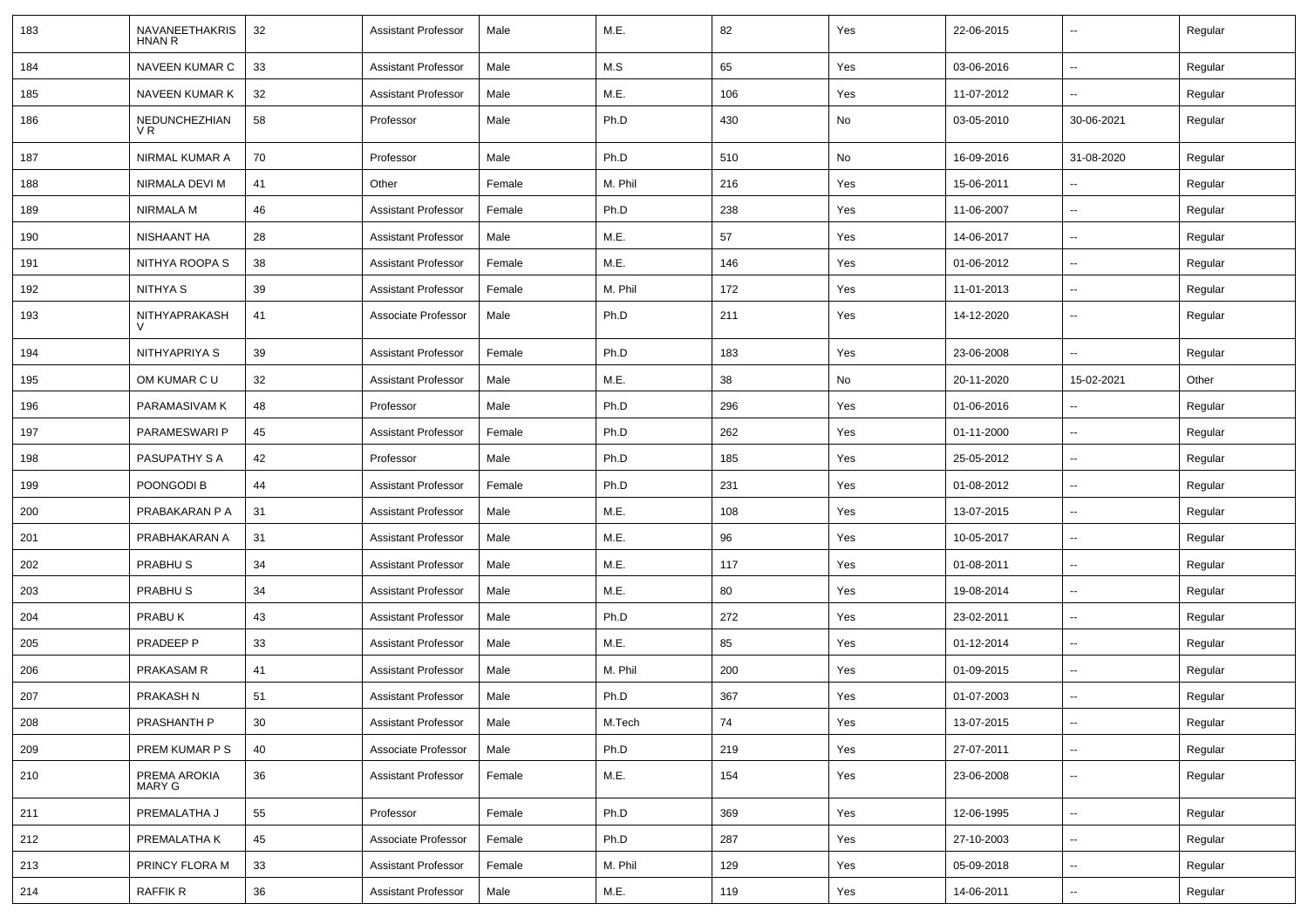| 215 | RAJ KUMAR G                    | 31 | <b>Assistant Professor</b> | Male   | M.E.       | 93  | Yes | 22-07-2013 | ⊷.                       | Regular |
|-----|--------------------------------|----|----------------------------|--------|------------|-----|-----|------------|--------------------------|---------|
| 216 | RAJALAKSHMI S                  | 30 | Assistant Professor        | Female | M.Tech     | 82  | Yes | 11-07-2014 | ⊷.                       | Regular |
| 217 | RAJANKRUPA C                   | 48 | <b>Assistant Professor</b> | Male   | Ph.D       | 297 | Yes | 03-06-2003 | -−                       | Regular |
| 218 | <b>RAJASINGH J</b>             | 45 | <b>Assistant Professor</b> | Male   | Ph.D       | 189 | Yes | 23-06-2008 | ⊷.                       | Regular |
| 219 | RAJATHI N                      | 50 | Professor                  | Female | Ph.D       | 314 | Yes | 01-02-1996 | $\overline{\phantom{a}}$ | Regular |
| 220 | RAJESH S                       | 33 | <b>Assistant Professor</b> | Male   | M.E.       | 106 | Yes | 16-07-2012 | --                       | Regular |
| 221 | <b>RAJINI S</b>                | 50 | Associate Professor        | Female | Ph.D       | 311 | Yes | 02-06-1995 | ⊷.                       | Regular |
| 222 | RAJKUMAR G                     | 41 | Associate Professor        | Male   | Ph.D       | 237 | Yes | 15-10-2003 | $\sim$                   | Regular |
| 223 | RAJKUMAR G                     | 32 | <b>Assistant Professor</b> | Male   | M.Tech     | 102 | Yes | 26-06-2015 | н.                       | Regular |
| 224 | RAJKUMAR R                     | 38 | <b>Assistant Professor</b> | Male   | Ph.D       | 154 | Yes | 05-08-2009 | ⊷.                       | Regular |
| 225 | RAM K                          | 35 | <b>Assistant Professor</b> | Male   | Ph.D       | 139 | Yes | 13-06-2016 | --                       | Regular |
| 226 | RAMACHANDRAN<br>C              | 38 | <b>Assistant Professor</b> | Male   | <b>MCA</b> | 142 | Yes | 19-02-2013 | --                       | Regular |
| 227 | RAMADEVI K                     | 48 | Professor                  | Female | Ph.D       | 284 | Yes | 02-07-2007 | -−                       | Regular |
| 228 | RAMAKRISHNAN G                 | 54 | Professor                  | Male   | Ph.D       | 293 | Yes | 15-12-1997 | -−                       | Regular |
| 229 | <b>RAMALATHA</b><br>MARIMUTHU  | 57 | Professor                  | Female | Ph.D       | 394 | No  | 02-11-2011 | 11-06-2020               | Regular |
| 230 | <b>RAMALINGAM P</b>            | 56 | Professor                  | Male   | Ph.D       | 282 | Yes | 30-04-2004 | $\sim$                   | Regular |
| 231 | <b>RAMANATHAN S</b>            | 36 | <b>Assistant Professor</b> | Male   | M.E.       | 134 | Yes | 04-01-2017 | Ξ.                       | Regular |
| 232 | RAMESH BABU V                  | 46 | Associate Professor        | Male   | Ph.D       | 275 | Yes | 27-03-2012 | ⊶.                       | Regular |
| 233 | <b>RAMESH KUMAR M</b>          | 33 | <b>Assistant Professor</b> | Male   | Ph.D       | 106 | Yes | 16-07-2012 | $\overline{\phantom{a}}$ | Regular |
| 234 | <b>RAMKUMAR A</b>              | 36 | <b>Assistant Professor</b> | Male   | M.E.       | 143 | Yes | 08-06-2009 | н.                       | Regular |
| 235 | RAMPRABU J                     | 37 | <b>Assistant Professor</b> | Male   | M.E.       | 162 | Yes | 04-07-2008 | Ш.                       | Regular |
| 236 | <b>RAMPRAKASH K</b>            | 62 | Professor                  | Male   | M.E.       | 444 | No  | 15-07-1986 | 31-10-2020               | Regular |
| 237 | RAMSUNDRAM N                   | 37 | Associate Professor        | Male   | Ph.D       | 107 | Yes | 05-03-2014 | ⊶.                       | Regular |
| 238 | RANGANATHAN S                  | 39 | <b>Assistant Professor</b> | Male   | M.Tech     | 122 | Yes | 26-02-2018 | ⊶.                       | Regular |
| 239 | RANI<br>THOTTUNGAL             | 56 | Professor                  | Female | Ph.D       | 337 | Yes | 01-06-1995 | -−                       | Regular |
| 240 | RATHIDEVI K                    | 39 | <b>Assistant Professor</b> | Female | M. Phil    | 166 | Yes | 15-06-2012 | $\overline{\phantom{a}}$ | Regular |
| 241 | RATHINA K                      | 45 | <b>Assistant Professor</b> | Female | Ph.D       | 231 | Yes | 01-07-2009 | -−                       | Regular |
| 242 | SABITHA B                      | 40 | <b>Assistant Professor</b> | Female | Ph.D       | 192 | Yes | 25-07-2007 | $\sim$                   | Regular |
| 243 | SACHIN PRABHU P                | 29 | <b>Assistant Professor</b> | Male   | M.E.       | 70  | Yes | 13-07-2015 | н,                       | Regular |
| 244 | SAIGANESH J                    | 34 | <b>Assistant Professor</b> | Male   | M.E.       | 128 | Yes | 10-06-2013 | -−                       | Regular |
| 245 | SAMPATH K                      | 38 | <b>Assistant Professor</b> | Male   | Ph.D       | 123 | Yes | 03-06-2013 | $\overline{\phantom{a}}$ | Regular |
| 246 | SAMUEL RATNA<br><b>KUMARPS</b> | 32 | <b>Assistant Professor</b> | Male   | Ph.D       | 102 | Yes | 18-08-2014 | -−                       | Regular |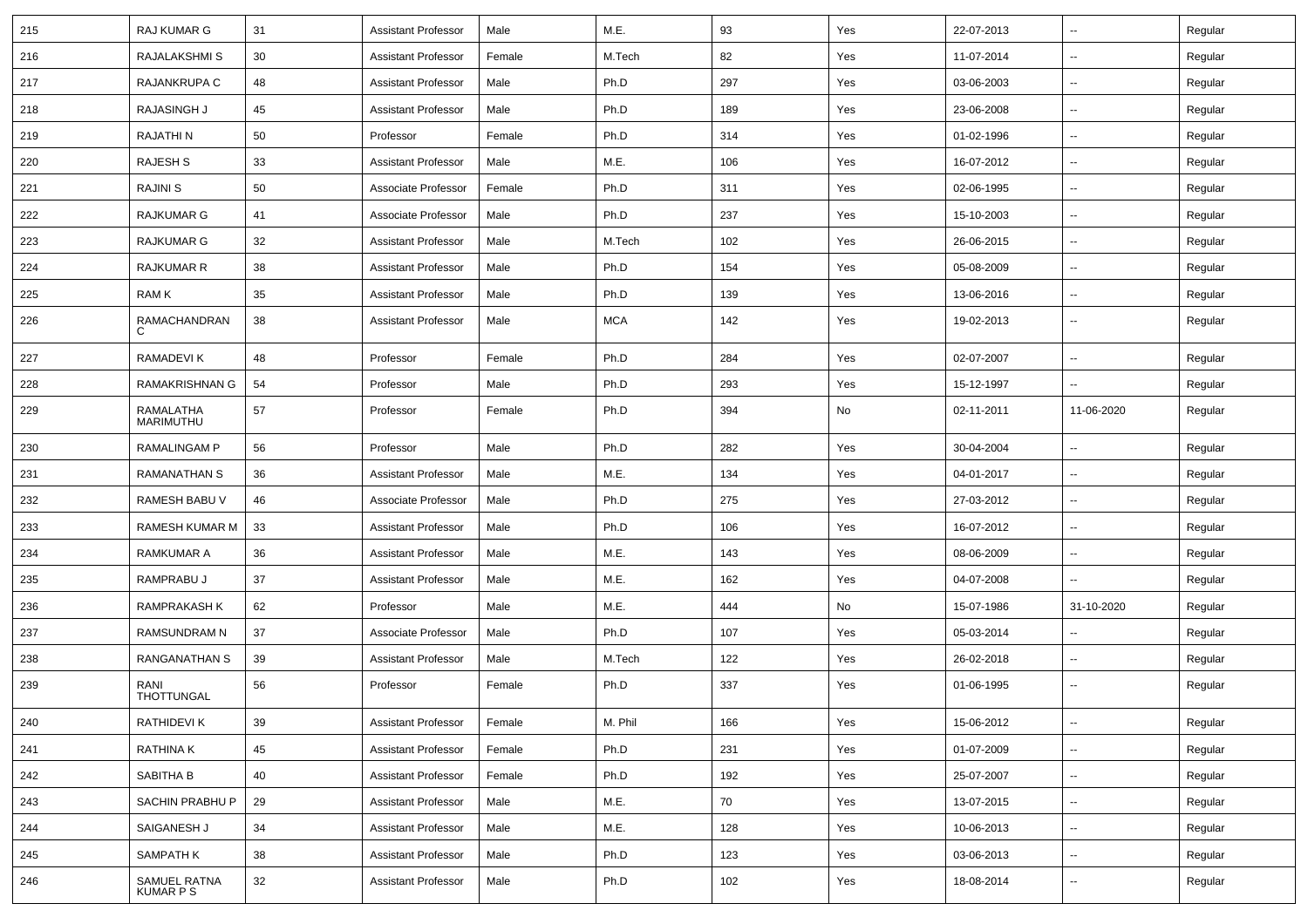| 247 | SANAL KUMAR V R            | 58 | Professor                                           | Male   | Ph.D    | 399 | Yes | 16-06-2008 | ⊷.                       | Regular |
|-----|----------------------------|----|-----------------------------------------------------|--------|---------|-----|-----|------------|--------------------------|---------|
| 248 | SANDHYA DEVI R<br>S        | 35 | <b>Assistant Professor</b>                          | Female | M.E.    | 142 | Yes | 07-01-2013 | $\overline{\phantom{a}}$ | Regular |
| 249 | SANGEETHA N                | 46 | Associate Professor                                 | Female | Ph.D    | 268 | Yes | 16-07-2010 | ⊷.                       | Regular |
| 250 | SANGEETHA S                | 40 | Associate Professor                                 | Female | Ph.D    | 213 | Yes | 02-06-2006 | $\overline{\phantom{a}}$ | Regular |
| 251 | SANJIV<br>SRINIVASAN       | 47 | <b>Assistant Professor</b>                          | Male   | MBA     | 263 | Yes | 01-06-2019 | --                       | Regular |
| 252 | SANTHA A                   | 56 | Associate Professor                                 | Female | Ph.D    | 266 | Yes | 06-05-2015 | $\overline{\phantom{a}}$ | Regular |
| 253 | SARANYA K                  | 30 | <b>Assistant Professor</b>                          | Female | M.E.    | 81  | Yes | 06-08-2014 | $\overline{\phantom{a}}$ | Regular |
| 254 | SARASWATHY N               | 46 | Professor                                           | Female | Ph.D    | 270 | Yes | 24-06-2005 | $\overline{\phantom{a}}$ | Regular |
| 255 | SARATHA S R                | 35 | <b>Assistant Professor</b>                          | Female | Ph.D    | 142 | Yes | 21-06-2012 | ⊷.                       | Regular |
| 256 | SARAVANA<br><b>MOHAN M</b> | 46 | Associate Professor                                 | Male   | Ph.D    | 244 | Yes | 09-10-2017 | $\overline{\phantom{a}}$ | Regular |
| 257 | SARAVANABALAJI<br>M        | 34 | <b>Assistant Professor</b>                          | Male   | M.E.    | 124 | Yes | 15-06-2013 | $\overline{\phantom{a}}$ | Regular |
| 258 | SARAVANAKUMAR<br>S         | 33 | <b>Assistant Professor</b>                          | Male   | M.E.    | 114 | Yes | 13-06-2016 | --                       | Regular |
| 259 | SARAVANAN D                | 51 | Dean / Principal /<br>Director / Vice<br>Chancellor | Male   | Ph.D    | 354 | Yes | 01-11-2019 | $\overline{\phantom{a}}$ | Regular |
| 260 | SARAVANAN M                | 33 | <b>Assistant Professor</b>                          | Male   | Ph.D    | 120 | Yes | 19-12-2012 | ⊷.                       | Regular |
| 261 | SARAVANAN R                | 36 | <b>Assistant Professor</b>                          | Male   | M.E.    | 121 | Yes | 17-06-2011 | $\overline{\phantom{a}}$ | Regular |
| 262 | SAROJA M N                 | 32 | <b>Assistant Professor</b>                          | Female | M.E.    | 105 | Yes | 22-06-2015 | --                       | Regular |
| 263 | SASI KUMAR C               | 31 | <b>Assistant Professor</b>                          | Male   | M.Tech  | 94  | Yes | 13-06-2016 | $\overline{\phantom{a}}$ | Regular |
| 264 | SASIKALA S                 | 45 | Associate Professor                                 | Female | Ph.D    | 273 | Yes | 05-06-2006 | $\overline{\phantom{a}}$ | Regular |
| 265 | SATHEESH KUMAR<br>KRP      | 35 | <b>Assistant Professor</b>                          | Male   | M.E.    | 133 | Yes | 21-02-2011 | $\overline{\phantom{a}}$ | Regular |
| 266 | <b>SATHISH KUMAR T</b>     | 45 | <b>Assistant Professor</b>                          | Male   | Ph.D    | 269 | Yes | 02-04-2004 | $\overline{\phantom{a}}$ | Regular |
| 267 | SATHYA D                   | 39 | <b>Assistant Professor</b>                          | Female | Ph.D    | 205 | Yes | 21-04-2011 | ⊷.                       | Regular |
| 268 | SATHYABALAN P              | 46 | Professor                                           | Male   | Ph.D    | 255 | Yes | 10-12-2014 | $\overline{\phantom{a}}$ | Regular |
| 269 | SATHYAMOORTHY<br>GL        | 49 | Professor                                           | Male   | Ph.D    | 213 | Yes | 16-08-2003 | --                       | Regular |
| 270 | SATHYAVATHI S              | 39 | <b>Assistant Professor</b>                          | Female | M.E.    | 195 | Yes | 23-06-2008 | $\overline{\phantom{a}}$ | Regular |
| 271 | SATISH S                   | 35 | <b>Assistant Professor</b>                          | Male   | M.E.    | 125 | Yes | 07-10-2014 | $\sim$                   | Regular |
| 272 | SELVAMBIKAI M              | 36 | <b>Assistant Professor</b>                          | Female | M. Phil | 117 | Yes | 27-07-2011 | $\sim$                   | Regular |
| 273 | <b>SELVAN V</b>            | 55 | Associate Professor                                 | Male   | Ph.D    | 401 | Yes | 01-06-2018 | $\sim$                   | Regular |
| 274 | SELVANAYAKI S              | 42 | <b>Assistant Professor</b>                          | Female | Ph.D    | 225 | Yes | 03-08-2005 | н.                       | Regular |
| 275 | SENGODAN R                 | 44 | <b>Assistant Professor</b>                          | Male   | Ph.D    | 213 | Yes | 18-08-2003 | $\sim$                   | Regular |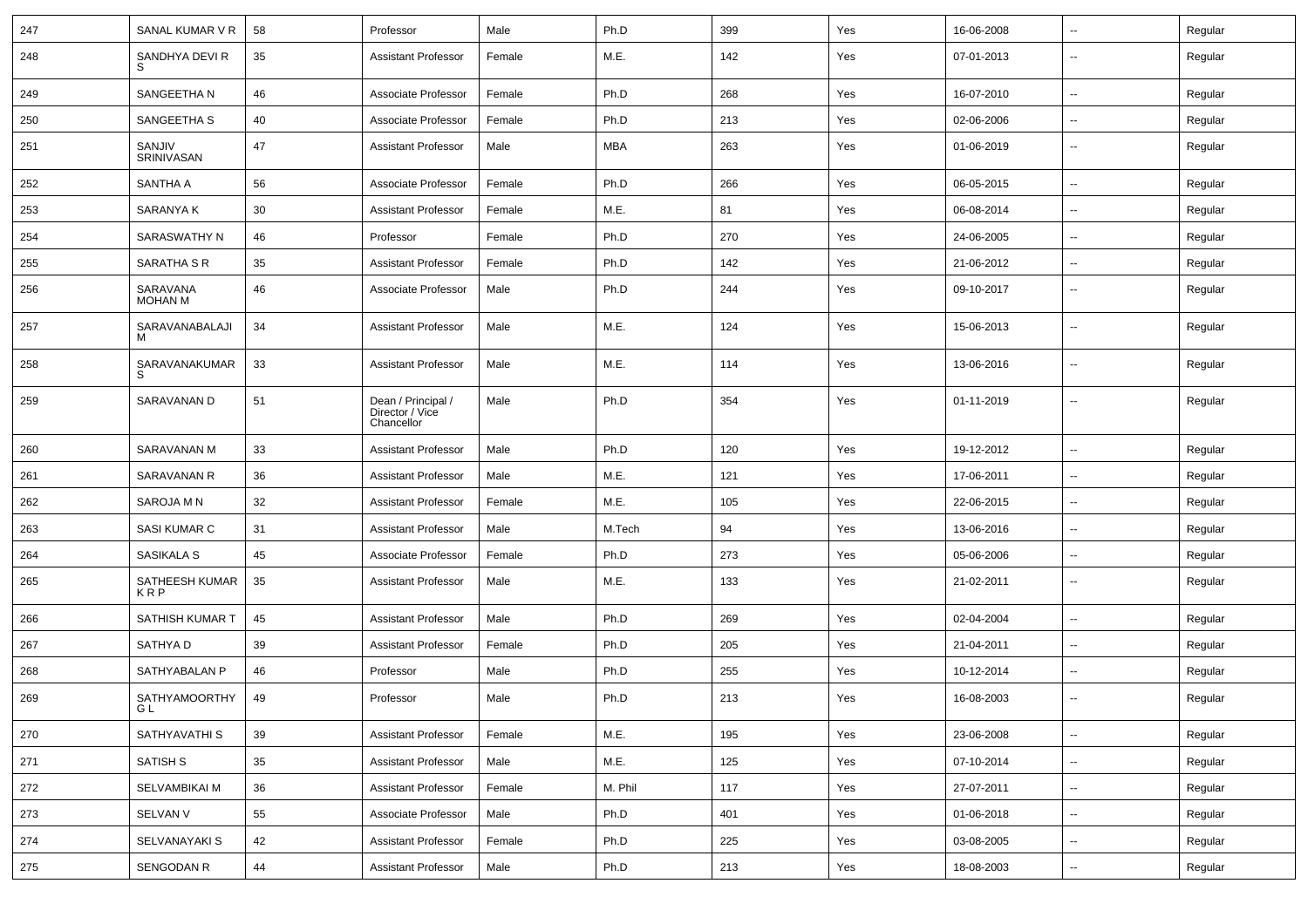| 276 | SENTHAMARAIKAN<br>NAN K         | 51 | <b>Assistant Professor</b> | Male   | Ph.D    | 364 | Yes | 17-06-2010 | $\overline{\phantom{a}}$ | Regular |
|-----|---------------------------------|----|----------------------------|--------|---------|-----|-----|------------|--------------------------|---------|
| 277 | SENTHIL KUMAR B                 | 43 | Associate Professor        | Male   | Ph.D    | 243 | Yes | 02-07-2007 | ⊷.                       | Regular |
| 278 | SENTHIL KUMAR K<br>м            | 52 | Associate Professor        | Male   | Ph.D    | 323 | Yes | 01-07-2014 | --                       | Regular |
| 279 | SENTHIL KUMAR V                 | 34 | <b>Assistant Professor</b> | Male   | M.E.    | 107 | Yes | 01-06-2012 | $\overline{\phantom{a}}$ | Regular |
| 280 | SENTHIL KUMAR V                 | 41 | <b>Assistant Professor</b> | Male   | M.E.    | 151 | Yes | 22-07-2013 | --                       | Regular |
| 281 | SENTHILKUMAR M                  | 37 | <b>Assistant Professor</b> | Male   | M.E.    | 167 | Yes | 23-06-2008 | --                       | Regular |
| 282 | SENTHILKUMAR S                  | 37 | <b>Assistant Professor</b> | Male   | M.E.    | 162 | Yes | 01-06-2012 | $\overline{\phantom{a}}$ | Regular |
| 283 | SENTTHILKUMAR<br>C S            | 60 | Associate Professor        | Male   | Ph.D    | 385 | No  | 01-06-2001 | 31-10-2020               | Regular |
| 284 | SETHURAMAN R G                  | 53 | <b>Assistant Professor</b> | Male   | Ph.D    | 252 | Yes | 06-07-2006 | $\overline{\phantom{a}}$ | Regular |
| 285 | SHANMUGA<br>PRAKASH M           | 41 | Associate Professor        | Male   | Ph.D    | 190 | Yes | 27-06-2005 | $\overline{\phantom{a}}$ | Regular |
| 286 | SHANMUGHAVADI<br>VU A           | 40 | <b>Assistant Professor</b> | Female | M. Phil | 161 | Yes | 21-03-2011 | $\overline{\phantom{a}}$ | Regular |
| 287 | <b>SHANTHIM</b>                 | 57 | Associate Professor        | Female | Ph.D    | 409 | Yes | 05-06-2000 | ⊷.                       | Regular |
| 288 | <b>SHANTHI R</b>                | 58 | Associate Professor        | Female | Ph.D    | 430 | No  | 23-08-2006 | 30-04-2021               | Regular |
| 289 | <b>SHANTHIT</b>                 | 43 | <b>Assistant Professor</b> | Female | M.Tech  | 189 | Yes | 23-06-2008 | --                       | Regular |
| 290 | <b>SHARMITHA D</b>              | 33 | <b>Assistant Professor</b> | Female | M.E.    | 111 | Yes | 25-06-2013 | --                       | Regular |
| 291 | SHENBAGAM P                     | 41 | <b>Assistant Professor</b> | Female | M.E.    | 203 | Yes | 23-06-2008 | $\overline{\phantom{a}}$ | Regular |
| 292 | SHIJI SHAJAHAN                  | 32 | <b>Assistant Professor</b> | Female | M.E.    | 59  | No  | 22-06-2015 | 30-06-2020               | Regular |
| 293 | SHIVAPPRIYA S N                 | 38 | <b>Assistant Professor</b> | Female | Ph.D    | 178 | Yes | 08-06-2009 | --                       | Regular |
| 294 | SHIVARANJANI S K                | 30 | <b>Assistant Professor</b> | Female | M.E.    | 83  | Yes | 02-07-2014 | $\overline{\phantom{a}}$ | Regular |
| 295 | SHOBA U S                       | 54 | Associate Professor        | Female | Ph.D    | 250 | Yes | 29-09-2000 |                          | Regular |
| 296 | SHOBANA G                       | 30 | <b>Assistant Professor</b> | Female | M.E.    | 82  | Yes | 09-07-2014 | --                       | Regular |
| 297 | SHOBHANA E                      | 35 | <b>Assistant Professor</b> | Female | M. Phil | 131 | Yes | 15-06-2013 | $\overline{\phantom{a}}$ | Regular |
| 298 | SHRIPRIA V                      | 47 | Professor                  | Female | Ph.D    | 268 | Yes | 01-07-2019 | $\overline{\phantom{a}}$ | Regular |
| 299 | SIDDIQUE IBRAHIM<br>S P         | 36 | <b>Assistant Professor</b> | Male   | M.E.    | 130 | Yes | 17-08-2011 | $\overline{\phantom{a}}$ | Regular |
| 300 | SINDHU VAARDINI<br>$\mathbf{I}$ | 31 | <b>Assistant Professor</b> | Female | M.E.    | 95  | Yes | 14-02-2019 | −−                       | Regular |
| 301 | SIVAGURU J                      | 36 | <b>Assistant Professor</b> | Male   | M.E.    | 146 | Yes | 09-06-2014 | $\sim$                   | Regular |
| 302 | SIVAHARI R                      | 43 | <b>Assistant Professor</b> | Male   | M. Phil | 204 | No  | 04-08-2003 | 31-08-2020               | Regular |
| 303 | SIVAKUMAR P                     | 44 | <b>Assistant Professor</b> | Male   | Ph.D    | 221 | Yes | 04-12-2009 | $\overline{\phantom{a}}$ | Regular |
| 304 | <b>SIVAKUMAR S</b>              | 39 | <b>Assistant Professor</b> | Male   | M.E.    | 167 | Yes | 22-06-2009 | ⊷.                       | Regular |
| 305 | SIVAKUMAR S                     | 51 | Associate Professor        | Male   | M.E.    | 309 | Yes | 05-06-2013 | Щ,                       | Regular |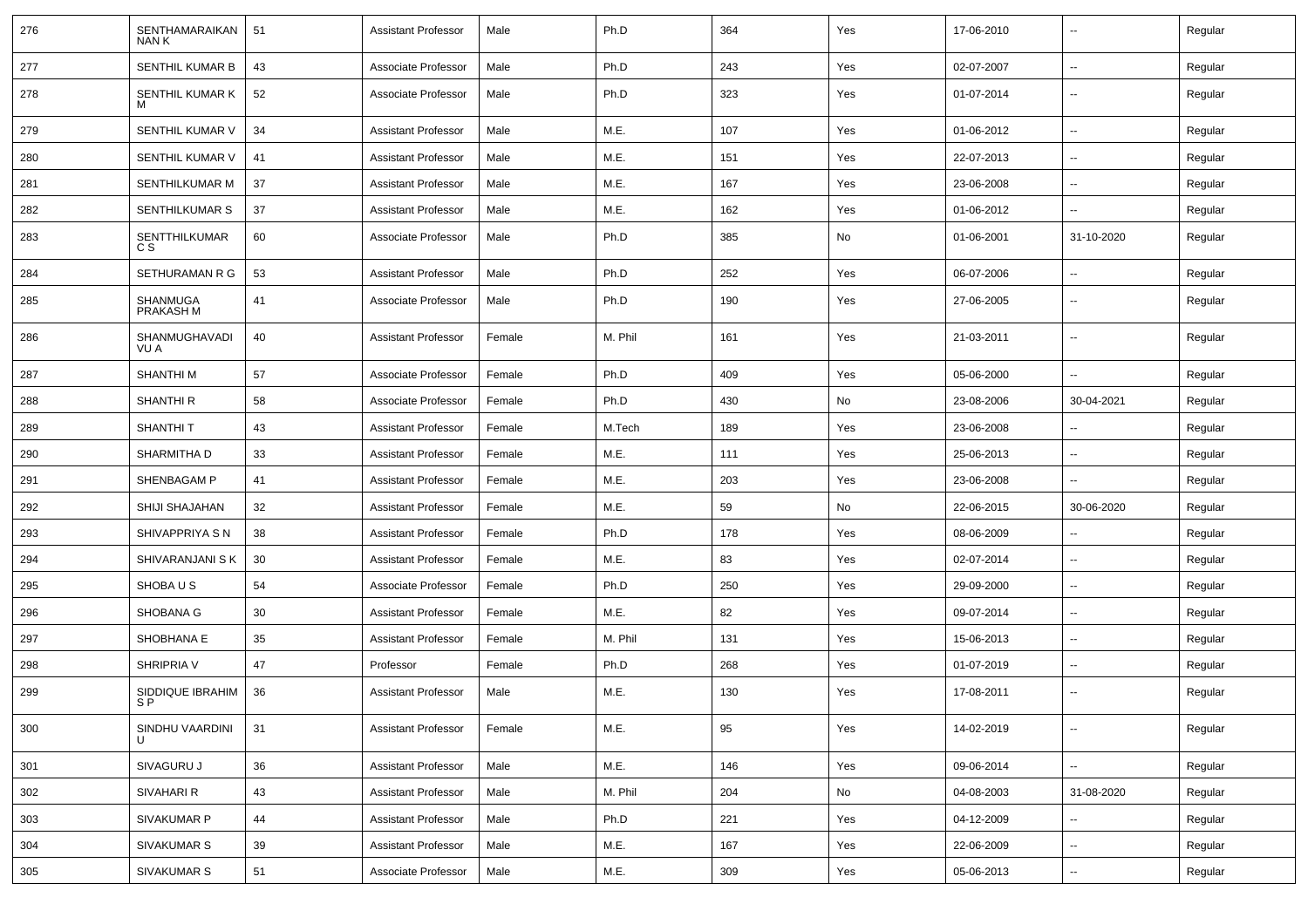| 306 | SIVAKUMAR S            | 47 | <b>Assistant Professor</b> | Male   | Ph.D    | 221 | Yes | 11-05-2016 | $\overline{\phantom{a}}$ | Regular             |
|-----|------------------------|----|----------------------------|--------|---------|-----|-----|------------|--------------------------|---------------------|
| 307 | SIVARAJASEKAR N        | 38 | Assistant Professor        | Male   | Ph.D    | 167 | Yes | 09-06-2016 | $\sim$                   | Regular             |
| 308 | SIVASAKTHI S           | 46 | <b>Assistant Professor</b> | Female | M. Phil | 243 | Yes | 08-07-2005 | --                       | Regular             |
| 309 | SONIA B I              | 32 | <b>Assistant Professor</b> | Female | M.Tech  | 38  | Yes | 20-05-2019 | --                       | Regular             |
| 310 | SREEHARAN B N          | 43 | Assistant Professor        | Male   | Ph.D    | 260 | Yes | 01-06-2017 | $\overline{\phantom{a}}$ | Regular             |
| 311 | SREEJANA S             | 37 | <b>Assistant Professor</b> | Female | Ph.D    | 167 | Yes | 15-06-2013 | $\overline{\phantom{a}}$ | Regular             |
| 312 | SRIKALA J              | 46 | <b>Assistant Professor</b> | Female | Ph.D    | 181 | Yes | 01-11-2006 | $\sim$                   | Regular             |
| 313 | SRINIVASAN J           | 59 | Professor                  | Male   | Ph.D    | 436 | No  | 01-12-2008 | 31-03-2021               | Regular             |
| 314 | SUBBIAH S              | 37 | <b>Assistant Professor</b> | Male   | M.E.    | 94  | Yes | 24-11-2014 | $\overline{\phantom{a}}$ | Regular             |
| 315 | SUDHA V                | 39 | <b>Assistant Professor</b> | Female | Ph.D    | 186 | Yes | 03-03-2017 | --                       | Regular             |
| 316 | SUDHARSON D            | 31 | <b>Assistant Professor</b> | Male   | Ph.D    | 82  | Yes | 04-01-2021 | $\overline{\phantom{a}}$ | Regular             |
| 317 | SUGANDHI K             | 45 | <b>Assistant Professor</b> | Female | Ph.D    | 206 | Yes | 07-03-2011 | $\overline{\phantom{a}}$ | Regular             |
| 318 | SUGANTHI N             | 47 | Professor                  | Female | Ph.D    | 267 | Yes | 01-12-2000 | $\overline{\phantom{a}}$ | Regular             |
| 319 | <b>SUGUNA M</b>        | 40 | Associate Professor        | Female | Ph.D    | 219 | Yes | 23-07-2014 | $\sim$                   | Regular             |
| 320 | SUKANYA DEVI R         | 43 | <b>Assistant Professor</b> | Female | M.Tech  | 95  | Yes | 29-06-2015 | $\overline{\phantom{a}}$ | Regular             |
| 321 | SUKUMAR T R            | 53 | Associate Professor        | Male   | M.E.    | 376 | Yes | 03-07-1995 | $\sim$                   | Regular             |
| 322 | SUMATHI V P            | 45 | Associate Professor        | Female | Ph.D    | 225 | Yes | 23-06-2008 | $\overline{\phantom{a}}$ | Regular             |
| 323 | SUNDARARAJ K           | 57 | Professor                  | Male   | Ph.D    | 309 | Yes | 05-06-2017 | $\overline{\phantom{a}}$ | Regular             |
| 324 | SUNDARESAN S           | 55 | Associate Professor        | Male   | Ph.D    | 311 | Yes | 03-07-2006 |                          | Regular             |
| 325 | SURESH A               | 34 | <b>Assistant Professor</b> | Male   | M.Tech  | 117 | No  | 15-06-2013 | 31-03-2021               | Regular             |
| 326 | SURESH KUMAR R         | 38 | Assistant Professor        | Male   | M.E.    | 166 | Yes | 20-06-2011 | $\sim$                   | Regular             |
| 327 | SURESH <sub>S</sub>    | 29 | <b>Assistant Professor</b> | Male   | M.E.    | 58  | No  | 29-06-2016 | 30-06-2021               | Regular             |
| 328 | SURESH T               | 37 | Assistant Professor        | Male   | M.E.    | 158 | Yes | 28-06-2010 | $\overline{\phantom{a}}$ | Regular             |
| 329 | SURYAPRAKASH S         | 31 | <b>Assistant Professor</b> | Male   | M.E.    | 82  | Yes | 13-06-2016 | --                       | Regular             |
| 330 | SUSANA D               | 43 | <b>Assistant Professor</b> | Female | Ph.D    | 203 | Yes | 01-07-2019 | $\overline{\phantom{a}}$ | Regular             |
| 331 | SWAMINATHAN S          | 64 | Professor                  | Male   | Ph.D    | 494 | Yes | 03-10-2011 | $\overline{\phantom{a}}$ | Adhoc / Contractual |
| 332 | SYEDALI FATHIMA<br>S J | 36 | Assistant Professor        | Female | Ph.D    | 151 | Yes | 10-06-2014 | $\sim$                   | Regular             |
| 333 | TAMILELAKKIYA S        | 33 | <b>Assistant Professor</b> | Female | M.E.    | 93  | Yes | 19-06-2017 | $\sim$                   | Regular             |
| 334 | THAMBIDURAI A          | 33 | <b>Assistant Professor</b> | Male   | M.Tech  | 118 | Yes | 04-02-2013 | Ξ.                       | Regular             |
| 335 | THANGAMANI K           | 62 | Professor                  | Male   | Ph.D    | 433 | No  | 08-06-1998 | 31-08-2020               | Adhoc / Contractual |
| 336 | THANGESWARAN<br>P      | 40 | <b>Assistant Professor</b> | Male   | M.Tech  | 179 | Yes | 15-06-2009 | --                       | Regular             |
| 337 | THENMOZHI G            | 45 | Associate Professor        | Female | Ph.D    | 220 | Yes | 19-03-2014 | ÷.                       | Regular             |
| 338 | THILAGAVATHI K         | 42 | <b>Assistant Professor</b> | Female | Ph.D    | 232 | Yes | 02-06-2004 | $\sim$                   | Regular             |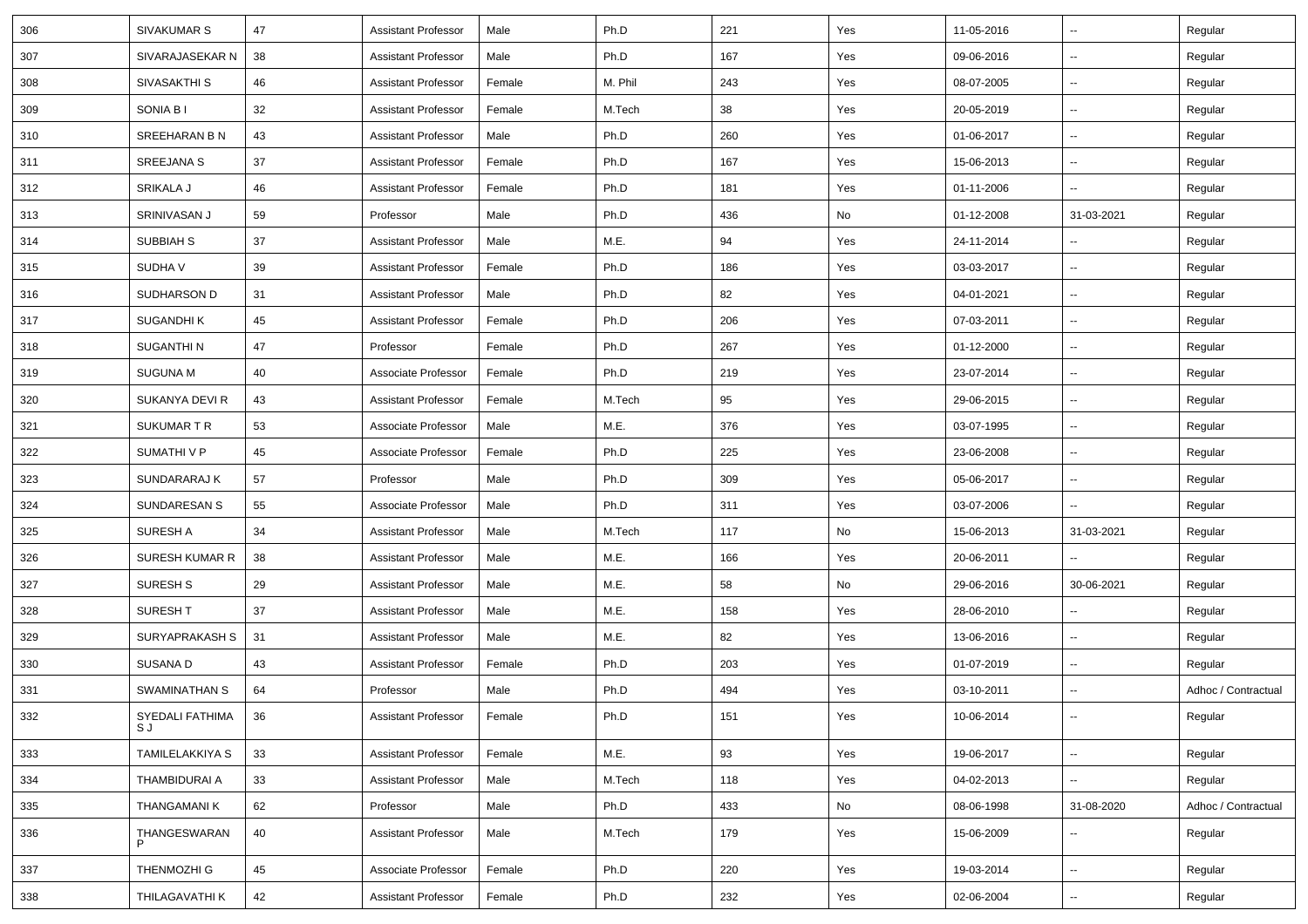| 339 | THILAGAVATHY K                         | 36 | <b>Assistant Professor</b> | Female | Ph.D   | 150 | Yes | 07-03-2011 | $\overline{\phantom{a}}$ | Regular             |
|-----|----------------------------------------|----|----------------------------|--------|--------|-----|-----|------------|--------------------------|---------------------|
| 340 | THIRUMAL P C                           | 45 | Associate Professor        | Male   | Ph.D   | 168 | Yes | 02-01-2020 | ⊷.                       | Regular             |
| 341 | THIRUMALAIMUTH<br>U KUMARAN M          | 40 | <b>Assistant Professor</b> | Male   | M.E.   | 178 | Yes | 29-06-2015 | $\overline{\phantom{a}}$ | Regular             |
| 342 | THIRUMOORTHI P                         | 50 | Professor                  | Male   | Ph.D   | 325 | Yes | 27-10-2003 | $\overline{\phantom{a}}$ | Regular             |
| 343 | THIRUMURUGAN A                         | 39 | <b>Assistant Professor</b> | Male   | Ph.D   | 163 | Yes | 18-07-2013 | --                       | Regular             |
| 344 | THIRUMURUGAVE<br>ERAKUMAR S            | 43 | Associate Professor        | Male   | Ph.D   | 202 | Yes | 11-06-2007 | -−                       | Regular             |
| 345 | THIRUVAAZHI U                          | 48 | <b>Assistant Professor</b> | Male   | M.E.   | 283 | Yes | 01-08-2016 | --                       | Regular             |
| 346 | <b>TIMOTHY</b><br><b>DHAYAKAR PAUL</b> | 33 | <b>Assistant Professor</b> | Male   | M.E.   | 106 | Yes | 01-11-2016 | $\overline{\phantom{a}}$ | Regular             |
| 347 | TISSAA TONY C                          | 40 | <b>Assistant Professor</b> | Female | Ph.D   | 154 | Yes | 23-06-2008 | $\overline{\phantom{a}}$ | Regular             |
| 348 | UDHAYA SHANKAR                         | 41 | Associate Professor        | Male   | Ph.D   | 228 | Yes | 18-11-2002 | $\overline{\phantom{a}}$ | Regular             |
| 349 | <b>ULAGANATHAN K</b>                   | 53 | <b>Assistant Professor</b> | Male   | Ph.D   | 298 | Yes | 29-06-2011 | ⊷.                       | Regular             |
| 350 | <b>UMA MAHESWARI</b><br>S              | 32 | <b>Assistant Professor</b> | Female | Ph.D   | 103 | Yes | 24-09-2012 | $\overline{\phantom{a}}$ | Regular             |
| 351 | <b>UMA MAHESWARI</b>                   | 33 | <b>Assistant Professor</b> | Female | M.E.   | 119 | Yes | 01-06-2011 | $\overline{\phantom{a}}$ | Regular             |
| 352 | <b>UMAMAHESWARI</b><br>S               | 47 | Associate Professor        | Female | Ph.D   | 267 | Yes | 27-07-2005 | ⊷.                       | Regular             |
| 353 | UMESH M V                              | 54 | Associate Professor        | Male   | M.Tech | 330 | Yes | 01-08-2016 | ⊷.                       | Regular             |
| 354 | VANITHA V                              | 48 | Professor                  | Female | Ph.D   | 317 | Yes | 02-06-1997 | $\overline{a}$           | Regular             |
| 355 | VARADARAJU R                           | 60 | <b>Assistant Professor</b> | Male   | Ph.D   | 446 | No  | 23-02-2011 | 31-10-2020               | Adhoc / Contractual |
| 356 | VASANTHARAJ C                          | 60 | Professor                  | Male   | M.E.   | 440 | Yes | 27-08-2012 | --                       | Regular             |
| 357 | <b>VASUKI A</b>                        | 52 | Professor                  | Female | Ph.D   | 350 | Yes | 08-06-1992 | $\overline{\phantom{a}}$ | Regular             |
| 358 | VEERA<br><b>BHUVANESHWARI</b>          | 36 | <b>Assistant Professor</b> | Female | M.Tech | 101 | Yes | 11-07-2016 | н.                       | Regular             |
| 359 | <b>VELMURUGAN C</b>                    | 42 | Professor                  | Male   | Ph.D   | 227 | Yes | 03-06-2002 | $\overline{\phantom{a}}$ | Regular             |
| 360 | <b>VENKATESAN N</b>                    | 35 | <b>Assistant Professor</b> | Male   | M.E.   | 112 | No  | 19-08-2019 | 31-12-2020               | Regular             |
| 361 | <b>VENKATESAN R</b>                    | 50 | Professor                  | Male   | Ph.D   | 324 | Yes | 13-06-2016 | $\sim$                   | Regular             |
| 362 | VIJAY PRAKASH J                        | 49 | Associate Professor        | Male   | Ph.D   | 296 | Yes | 12-05-2014 | н.                       | Regular             |
| 363 | <b>VIJAYANANDH R</b>                   | 31 | <b>Assistant Professor</b> | Male   | M.E.   | 93  | Yes | 22-07-2013 | $\sim$                   | Regular             |
| 364 | <b>VIJETA IYER</b>                     | 38 | <b>Assistant Professor</b> | Female | Ph.D   | 161 | Yes | 13-06-2016 | щ.                       | Regular             |
| 365 | VIJILESH V                             | 45 | Associate Professor        | Male   | Ph.D   | 260 | Yes | 01-08-2013 | $\overline{\phantom{a}}$ | Regular             |
| 366 | VIMAL E A                              | 40 | Associate Professor        | Male   | Ph.D   | 202 | Yes | 12-07-2004 | $\sim$                   | Regular             |
| 367 | VINAYAGA<br>MOORTHI M A                | 41 | <b>Assistant Professor</b> | Male   | M.E.   | 209 | Yes | 01-09-2016 | н.                       | Regular             |